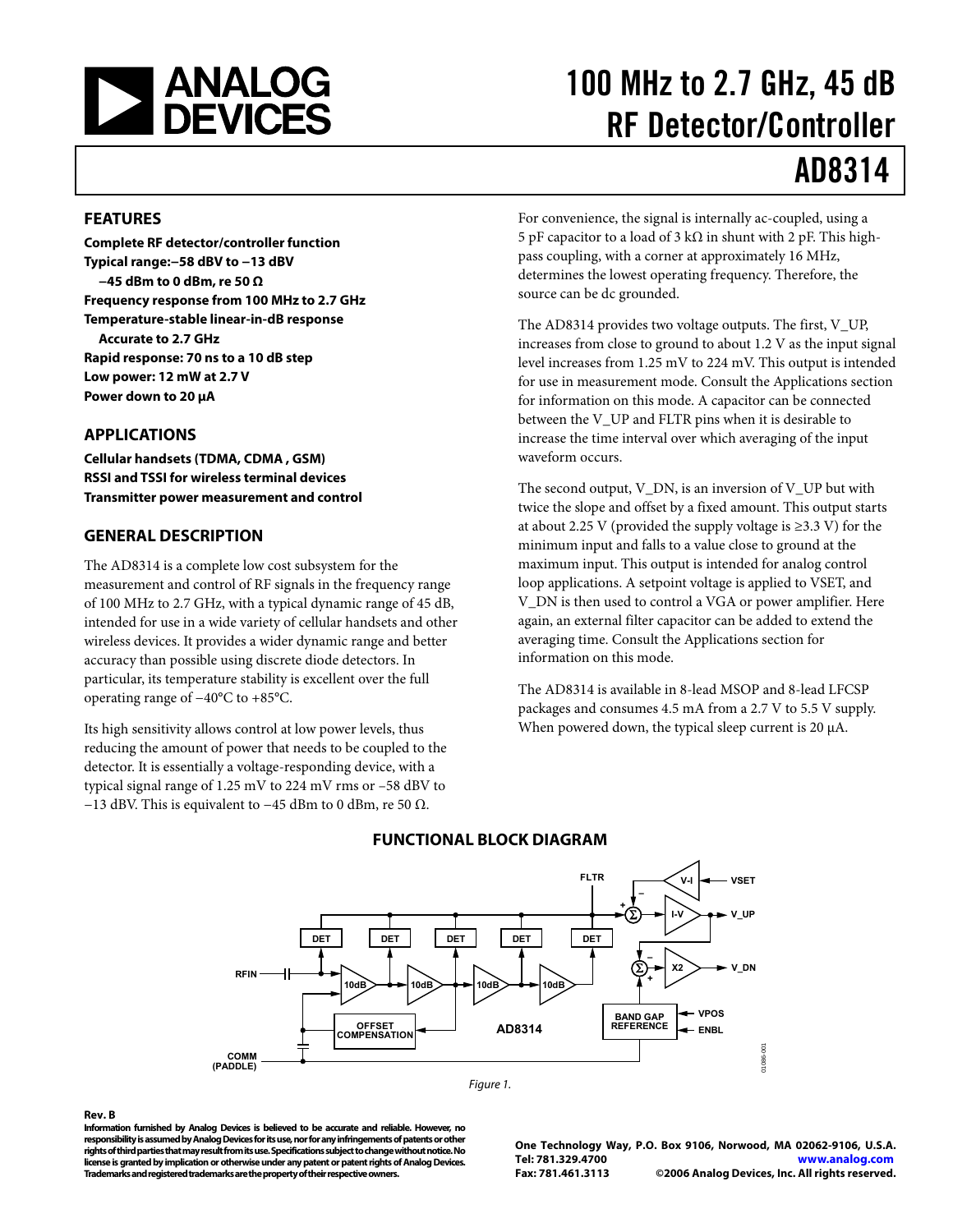# **AD8314\* PRODUCT PAGE QUICK LINKS**

**Last Content Update: 02/23/2017**

# **[COMPARABLE PARTS](http://www.analog.com/parametricsearch/en/10702?doc=AD8314.pdf&p0=1&lsrc=pst)**

View a parametric search of comparable parts.

# **[EVALUATION KITS](http://www.analog.com/ad8314/evalkits?doc=AD8314.pdf&p0=1&lsrc=ek)**

• AD8314 Evaluation Board

# **[DOCUMENTATION](http://www.analog.com/ad8314/documentation?doc=AD8314.pdf&p0=1&lsrc=doc)**

### **Application Notes**

- AN-1040: RF Power Calibration Improves Performance of Wireless Transmitters
- AN-653: Improving Temperature, Stability, and Linearity of High Dynamic Range RMS RF Power Detectors

### **Data Sheet**

• AD8314: 100 MHz to 2.7 GHz, 45 dB RF Detector/ Controller Data Sheet

### **Product Highlight**

• Industrial Applications

# **[TOOLS AND SIMULATIONS](http://www.analog.com/ad8314/tools?doc=AD8314.pdf&p0=1&lsrc=tools)**

- ADIsimPLI™
- ADIsimRF

# **[REFERENCE MATERIALS](http://www.analog.com/ad8314/referencematerials?doc=AD8314.pdf&p0=1&lsrc=rm)**

#### **Product Selection Guide**

• RF Source Booklet

### **Technical Articles**

- Design a Logamp RF Pulse Detector
- Detecting Fast RF Bursts using Log Amps
- Log Amps and Directional Couplers Enable VSWR **Detection**
- Make Precise Base-Station Power Measurements
- Measurement and Control of RF Power, Part I
- Measurement and Control of RF Power, Part II
- Measurement and Control of RF Power, Part III
- Measuring the RF Power in CDMA2000 and W-CDMA High Power Amplifiers (HPAs)
- Measuring VSWR and Gain in Wireless Systems

### **Tutorials**

• Design and Operation of Automatic Gain Control Loops for Receivers in Modern Communication Systems

# **[DESIGN RESOURCES](http://www.analog.com/ad8314/designsources?doc=AD8314.pdf&p0=1&lsrc=dr)**

- AD8314 Material Declaration
- PCN-PDN Information
- Quality And Reliability
- Symbols and Footprints

# **[DISCUSSIONS](http://www.analog.com/ad8314/discussions?doc=AD8314.pdf&p0=1&lsrc=disc)**

View all AD8314 EngineerZone Discussions.

# **[SAMPLE AND BUY](http://www.analog.com/ad8314/sampleandbuy?doc=AD8314.pdf&p0=1&lsrc=sb)**

Visit the product page to see pricing options.

# **[TECHNICAL SUPPORT](http://www.analog.com/support/technical-support.html?doc=AD8314.pdf&p0=1&lsrc=techs)**

Submit a technical question or find your regional support number.

# **[DOCUMENT FEEDBACK](https://form.analog.com/Form_Pages/feedback/documentfeedback.aspx?doc=AD8314.pdf&product=AD8314&p0=1&lsrc=dfs)**

Submit feedback for this data sheet.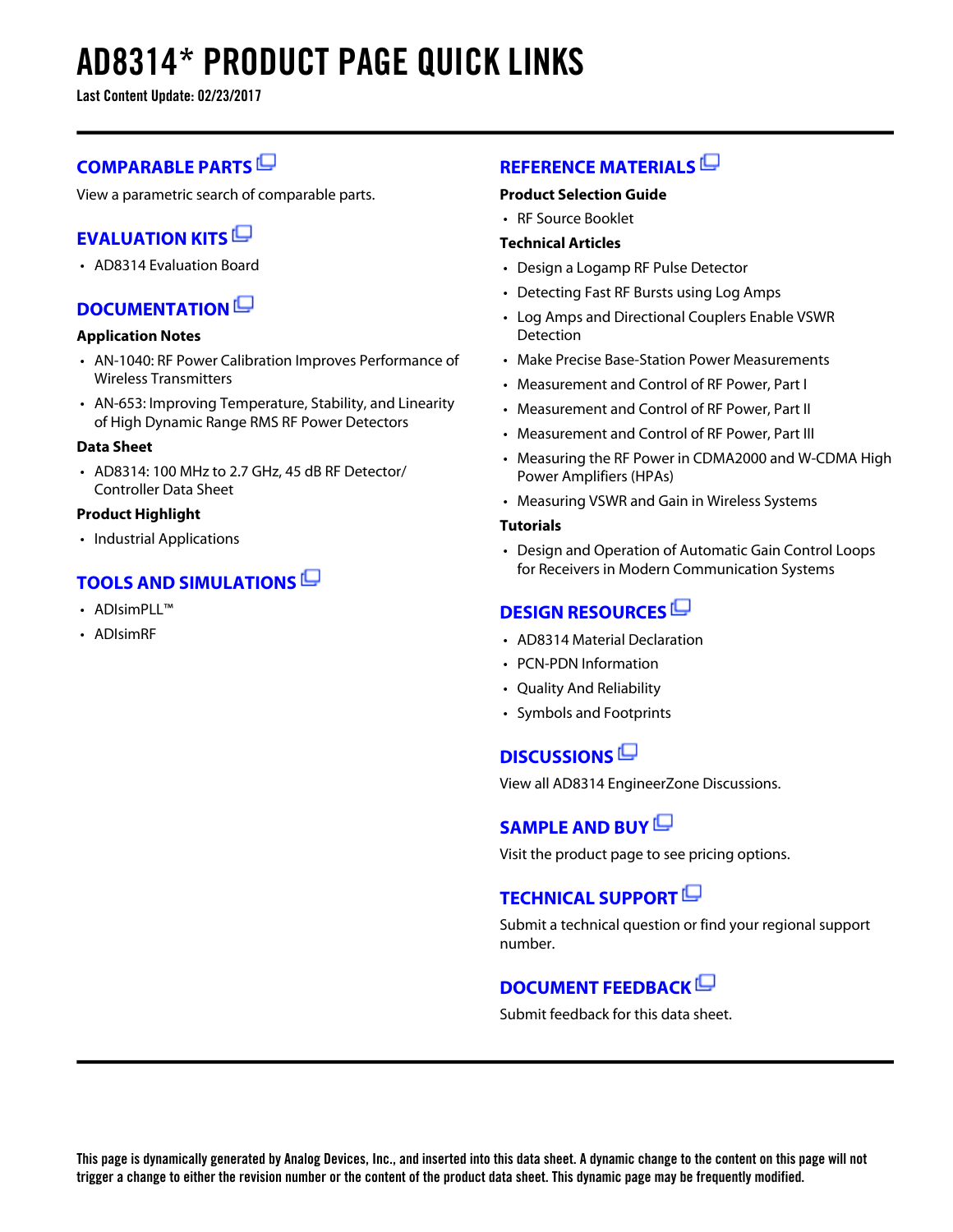# <span id="page-2-0"></span>**TABLE OF CONTENTS**

| Transfer Function in Terms of Slope and Intercept 12 |
|------------------------------------------------------|

| Increasing the Logarithmic Slope in Measurement Mode  15 |  |
|----------------------------------------------------------|--|
|                                                          |  |
| Mobile Handset Power Control Examples 16                 |  |
|                                                          |  |
|                                                          |  |
|                                                          |  |
|                                                          |  |
|                                                          |  |

## **REVISION HISTORY**

| $5/06$ —Rev. A to Rev. B                           |  |
|----------------------------------------------------|--|
|                                                    |  |
|                                                    |  |
|                                                    |  |
|                                                    |  |
|                                                    |  |
| Changes to Figure 4, Figure 5, Figure 6, Figure 7, |  |
|                                                    |  |
|                                                    |  |
|                                                    |  |
|                                                    |  |
|                                                    |  |
|                                                    |  |
|                                                    |  |
|                                                    |  |

| $3/02$ —Rev. 0 to Rev. A |  |
|--------------------------|--|
|                          |  |
|                          |  |
|                          |  |
|                          |  |
|                          |  |
|                          |  |
|                          |  |
|                          |  |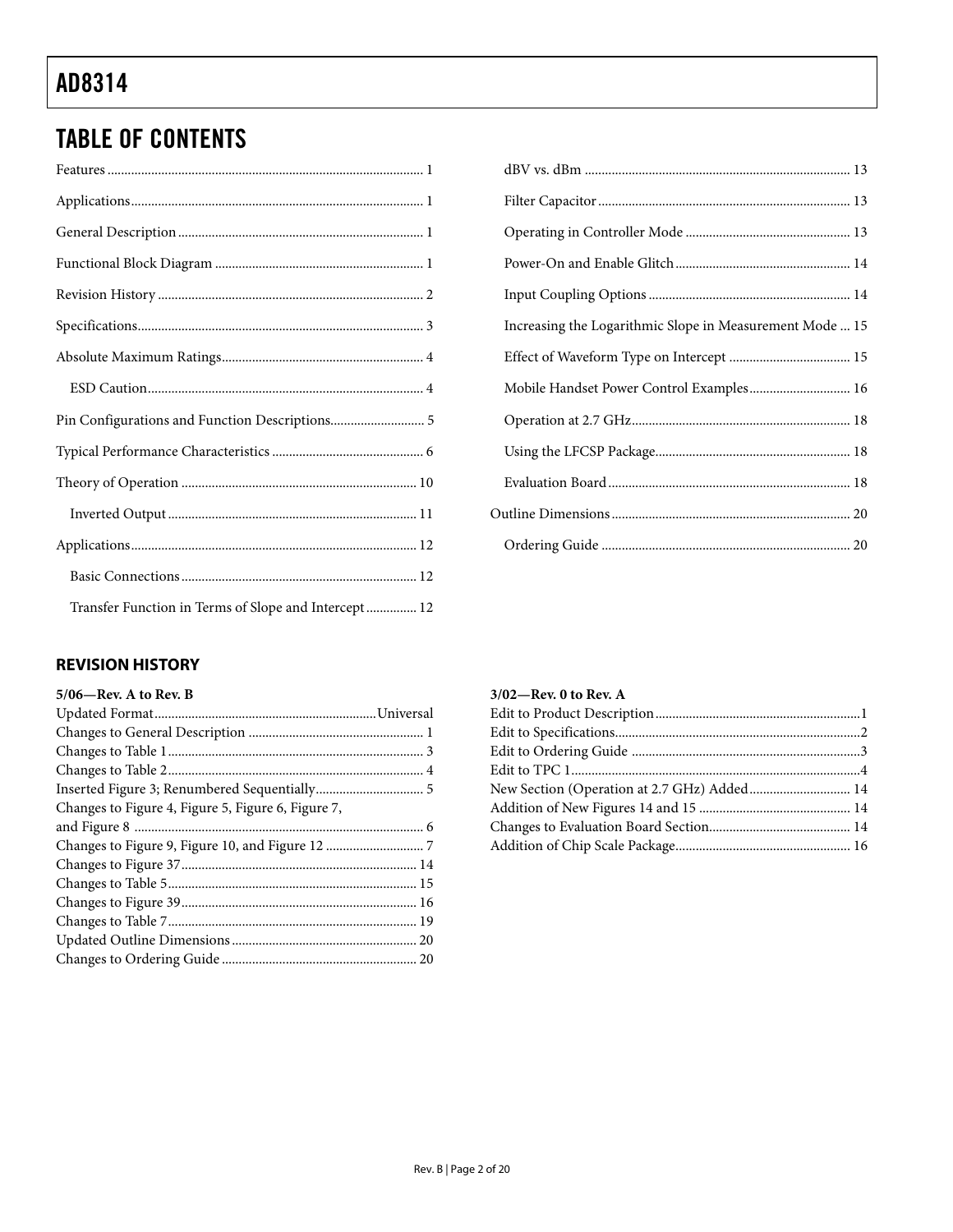# <span id="page-3-0"></span>**SPECIFICATIONS**

 $\rm V_S$  = 3 V,  $\rm T_A$  = 25°C, unless otherwise noted.

#### **Table 1.**

| <b>Parameter</b>                    | <b>Conditions</b>                                        | Min            | <b>Typ</b>     | <b>Max</b>       | Unit                |
|-------------------------------------|----------------------------------------------------------|----------------|----------------|------------------|---------------------|
| <b>OVERALL FUNCTION</b>             |                                                          |                |                |                  |                     |
| Frequency Range <sup>1</sup>        | To meet all specifications                               | 0.1            |                | 2.5              | GHz                 |
| Input Voltage Range                 | Internally ac-coupled                                    | 1.25           |                | 224              | mV rms              |
| <b>Equivalent Power Range</b>       | 52.3 $\Omega$ external termination                       | $-45$          |                | 0                | dBm                 |
| Logarithmic Slope                   | Main output, V_UP, 100 MHz <sup>2</sup>                  | 18.85          | 21.3           | 23.35            | mV/dB               |
| Logarithmic Intercept               | Main output, V_UP, 100 MHz                               | $-68$          | $-62$          | $-56$            | dBV                 |
| Equivalent dBm Level                | 52.3 $\Omega$ external termination                       | $-55$          | $-49$          | $-43$            | dBm                 |
| <b>INPUT INTERFACE</b>              | Pin RFIN                                                 |                |                |                  |                     |
| DC Resistance to COMM               |                                                          |                | 100            |                  | $k\Omega$           |
| Inband Input Resistance             | $f = 0.1$ GHz                                            |                | 3              |                  | $k\Omega$           |
| Input Capacitance                   | $f = 0.1$ GHz                                            |                | $\overline{2}$ |                  | pF                  |
| <b>MAIN OUTPUT</b>                  | Pin V_UP                                                 |                |                |                  |                     |
| Voltage Range                       | V_UP connected to VSET                                   | 0.01           |                | 1.2              | V                   |
| Minimum Output Voltage              | No signal at RFIN, $R_L \ge 10$ k $\Omega$               | 0.01           | 0.02           | 0.05             | v                   |
| Maximum Output Voltage <sup>3</sup> | $R_L \geq 10 k\Omega$                                    | 1.9            | $\overline{2}$ |                  | v                   |
| <b>General Limit</b>                | $2.7 V \le V_5 \le 5.5 V$                                | $V_s - 1.1$    | $V_S - 1$      |                  | v                   |
| <b>Available Output Current</b>     | Sourcing/sinking                                         | 1/0.5          | 2/1            |                  | mA                  |
| Response Time                       | 10% to 90%, 10 dB step                                   |                | 70             |                  | ns                  |
| Residual RF (at 2f)                 | $f = 0.1$ GHz (worst condition)                          |                | 100            |                  | μV                  |
| <b>INVERTED OUTPUT</b>              | Pin V_DN                                                 |                |                |                  |                     |
| Gain Referred to V_UP               | $V_{DN} = 2.25 V - 2 \times V_{UP}$                      |                | $-2$           |                  |                     |
| Minimum Output Voltage              | $V_s \geq 3.3 V$                                         | 0.01           | 0.05           | 0.1              | V                   |
| Maximum Output Voltage              | $V_S \geq 3.3 V^4$                                       | 2.1            | 2.2            | 2.5              | V                   |
| <b>Available Output Current</b>     | Sourcing/sinking                                         | 4/100          | 6/200          |                  | $mA/\mu A$          |
| <b>Output-Referred Noise</b>        | RF input = $2$ GHz, -33 dBV, $f_{\text{NOISE}} = 10$ kHz |                | 1.05           |                  | $\mu V / \sqrt{Hz}$ |
| Response Time                       | 10% to 90%, 10 dB input step                             |                | 70             |                  | ns                  |
| <b>Full-Scale Settling Time</b>     | -40 dBm to 0 dBm input step to 95%                       |                | 150            |                  | ns                  |
| SETPOINT INPUT                      | Pin VSET                                                 |                |                |                  |                     |
| Voltage Range                       | Corresponding to central 40 dB                           | 0.15           |                | 1.2              | V                   |
| <b>Input Resistance</b>             |                                                          | $\overline{7}$ | 10             |                  | $k\Omega$           |
| Logarithmic Scale Factor            | $f = 0.900$ GHz                                          |                | 20.7           |                  | mV/dB               |
|                                     | $f = 1.900$ GHz                                          |                | 19.7           |                  | mV/dB               |
| <b>ENABLE INTERFACE</b>             | Pin ENBL                                                 |                |                |                  |                     |
| Logic Level to Enable Power         | HI condition, $-40^{\circ}C \leq T_A \leq +85^{\circ}C$  | 1.6            |                | V <sub>POS</sub> | V                   |
| Input Current when HI               | 2.7 V at ENBL, $-40^{\circ}C \leq T_A \leq +85^{\circ}C$ |                | 20             | 300              | μA                  |
| Logic Level to Disable Power        | LO condition, $-40^{\circ}C \leq T_A \leq +85^{\circ}C$  | $-0.5$         |                | $+0.8$           | $\mathsf{V}$        |
| POWER INTERFACE                     | Pin VPOS                                                 |                |                |                  |                     |
| Supply Voltage                      |                                                          | 2.7            | 3.0            | 5.5              | V                   |
| Quiescent Current                   |                                                          | 3.0            | 4.5            | 5.7              | mA                  |
| Overtemperature                     | $-40^{\circ}C \leq T_A \leq +85^{\circ}C$                | 2.7            | 4.4            | 6.6              | mA                  |
| Total Supply Current when Disabled  |                                                          |                | 20             | 95               | μA                  |
| Overtemperature                     | $-40^{\circ}C \leq T_A \leq +85^{\circ}C$                |                | 40             |                  | μA                  |

<sup>1</sup> For a discussion on operation at higher frequencies, see Applications section.

<sup>2</sup> Mean and standard deviation specifications are available in Table 4.

3 Increased output possible when using an attenuator between V\_UP and VSET to raise the slope. 4 Refer to [Figure 22 f](#page-9-0)or details.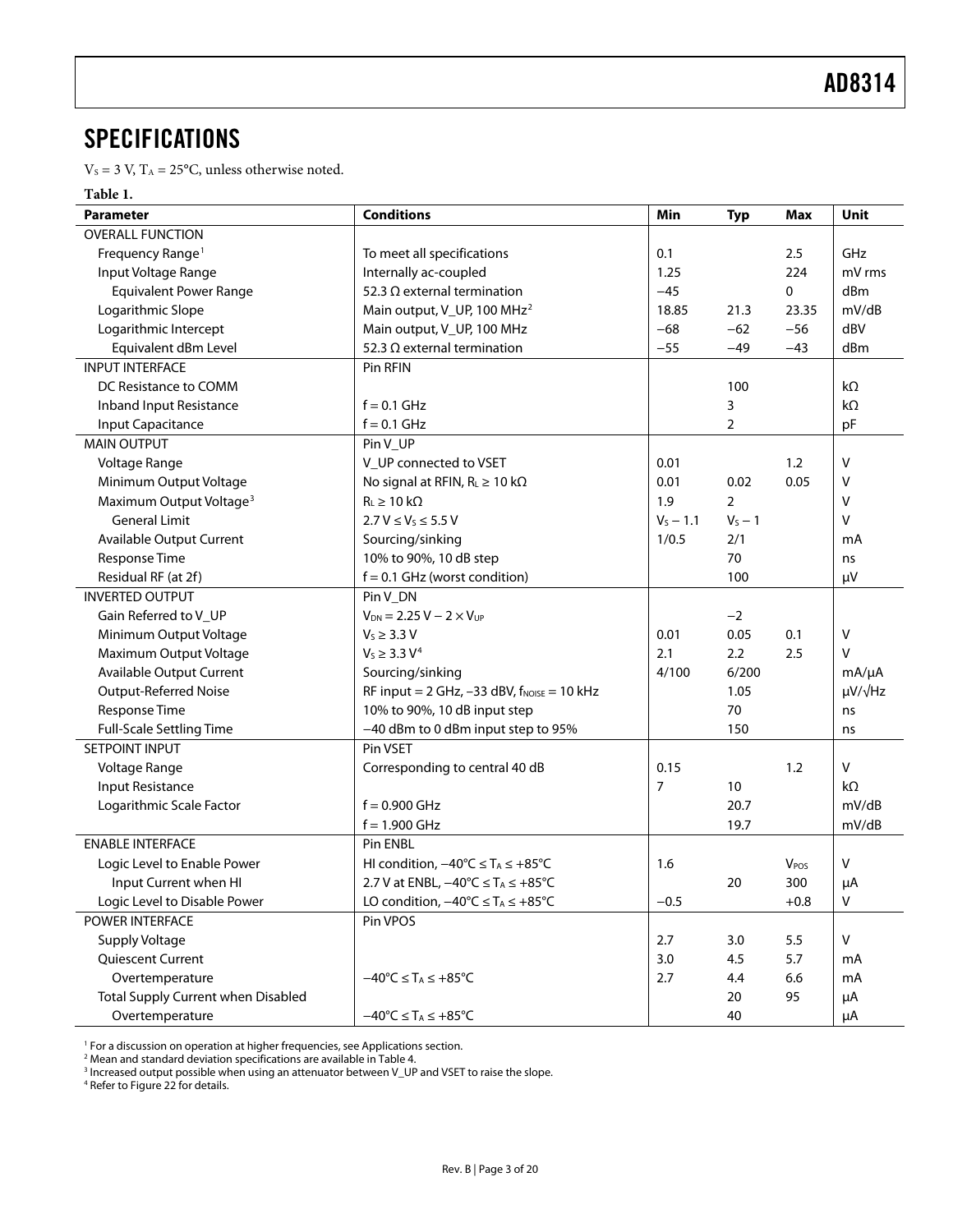# <span id="page-4-0"></span>ABSOLUTE MAXIMUM RATINGS

#### **Table 2.**

| <b>Parameter</b>                           | <b>Value</b>                         |
|--------------------------------------------|--------------------------------------|
| Supply Voltage VPOS                        | 5.5V                                 |
| V UP, V DN, VSET, ENBL                     | 0 V, VPOS                            |
| Input Voltage                              | $1.6V$ rms                           |
| <b>Equivalent Power</b>                    | 17 dBm                               |
| Internal Power Dissipation                 | 200 mW                               |
| $\theta_{IA}$ (MSOP)                       | 200°C/W                              |
| $\theta_{JA}$ (LFCSP, Paddle Soldered)     | 80°C/W                               |
| $\theta_{IA}$ (LFCSP, Paddle Not Soldered) | 200°C/W                              |
| <b>Maximum Junction Temperature</b>        | $125^{\circ}$ C                      |
| Operating Temperature Range                | $-40^{\circ}$ C to $+85^{\circ}$ C   |
| Storage Temperature Range                  | $-65^{\circ}$ C to +150 $^{\circ}$ C |
| Lead Temperature (Soldering 60 sec)        |                                      |
| 8-Lead MSOP                                | $300^{\circ}$ C                      |
| 8-Lead LFCSP                               | 240°C                                |

Stresses above those listed under Absolute Maximum Ratings may cause permanent damage to the device. This is a stress rating only; functional operation of the device at these or any other conditions above those indicated in the operational section of this specification is not implied. Exposure to absolute maximum rating conditions for extended periods may affect device reliability.

### **ESD CAUTION**

ESD (electrostatic discharge) sensitive device. Electrostatic charges as high as 4000 V readily accumulate on the human body and test equipment and can discharge without detection. Although this product features proprietary ESD protection circuitry, permanent damage may occur on devices subjected to high energy electrostatic discharges. Therefore, proper ESD precautions are recommended to avoid performance degradation or loss of functionality.

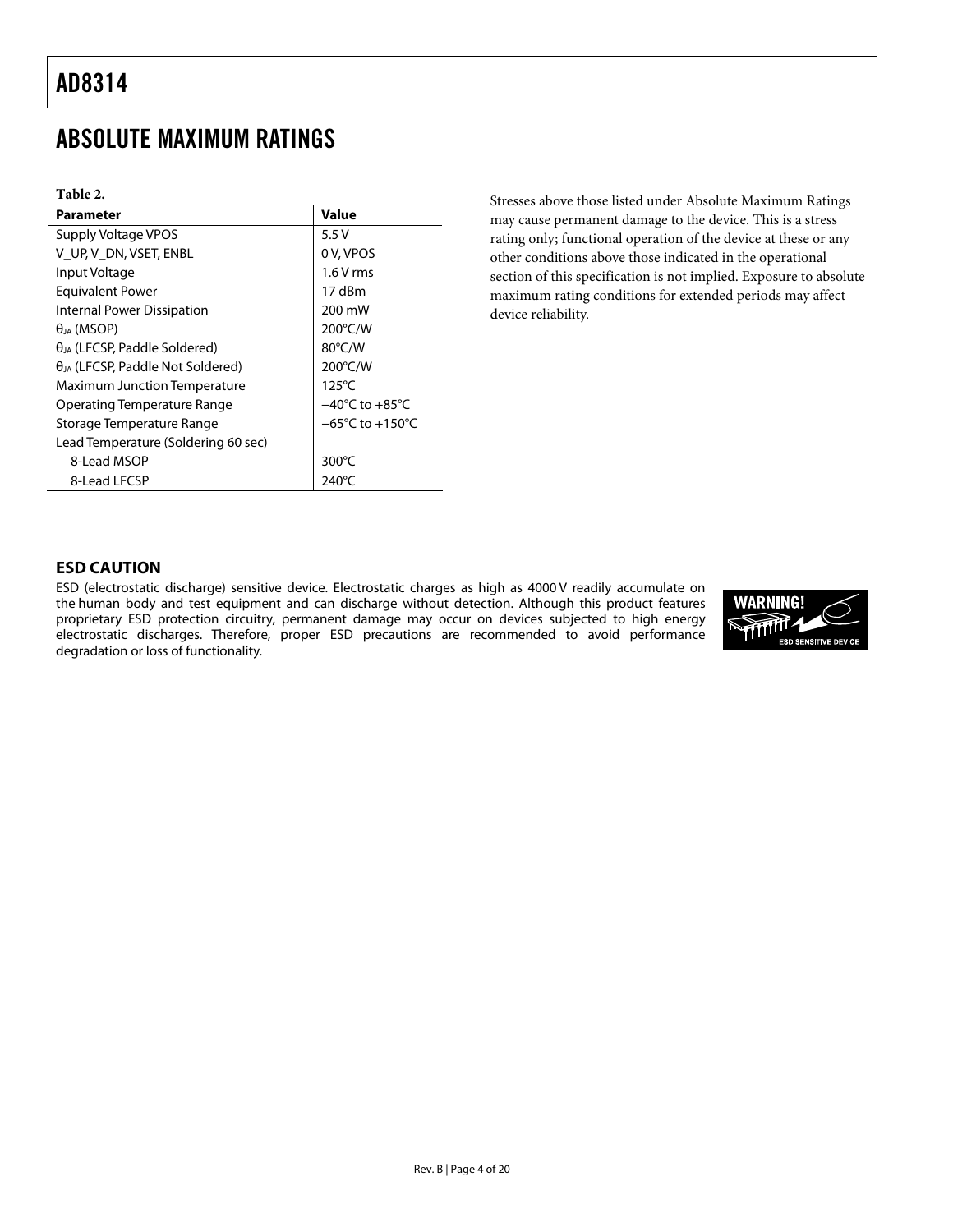# <span id="page-5-0"></span>PIN CONFIGURATIONS AND FUNCTION DESCRIPTIONS





# Figure 3. CP-8-1 Pin Configuration

#### **Table 3. Pin Function Descriptions**

| Pin No.        | <b>Mnemonic</b> | <b>Description</b>                                                                                                        |
|----------------|-----------------|---------------------------------------------------------------------------------------------------------------------------|
|                | <b>RFIN</b>     | RF Input.                                                                                                                 |
| 2              | ENBL            | Connect Pin to $V_5$ for Normal Operation. Connect pin to ground for disable mode.                                        |
| $\overline{3}$ | <b>VSET</b>     | Setpoint Input for Operation in Controller Mode. To operate in detector mode connect VSET to V UP.                        |
| $\overline{a}$ | <b>FLTR</b>     | Connection for an External Capacitor to Slow the Response of the Output. Capacitor is connected between<br>FLTR and V UP. |
| 5              | COMM            | Device Common (Ground)                                                                                                    |
| 6              | V UP            | Logarithmic Output. Output voltage increases with increasing input amplitude.                                             |
|                | V DN            | Inversion of V_UP, Governed by: V_DN = $2.25$ V – $2 \times V_{UP}$ .                                                     |
| 8              | <b>VPOS</b>     | Positive Supply Voltage (V <sub>s</sub> ), 2.7 V to 5.5 V.                                                                |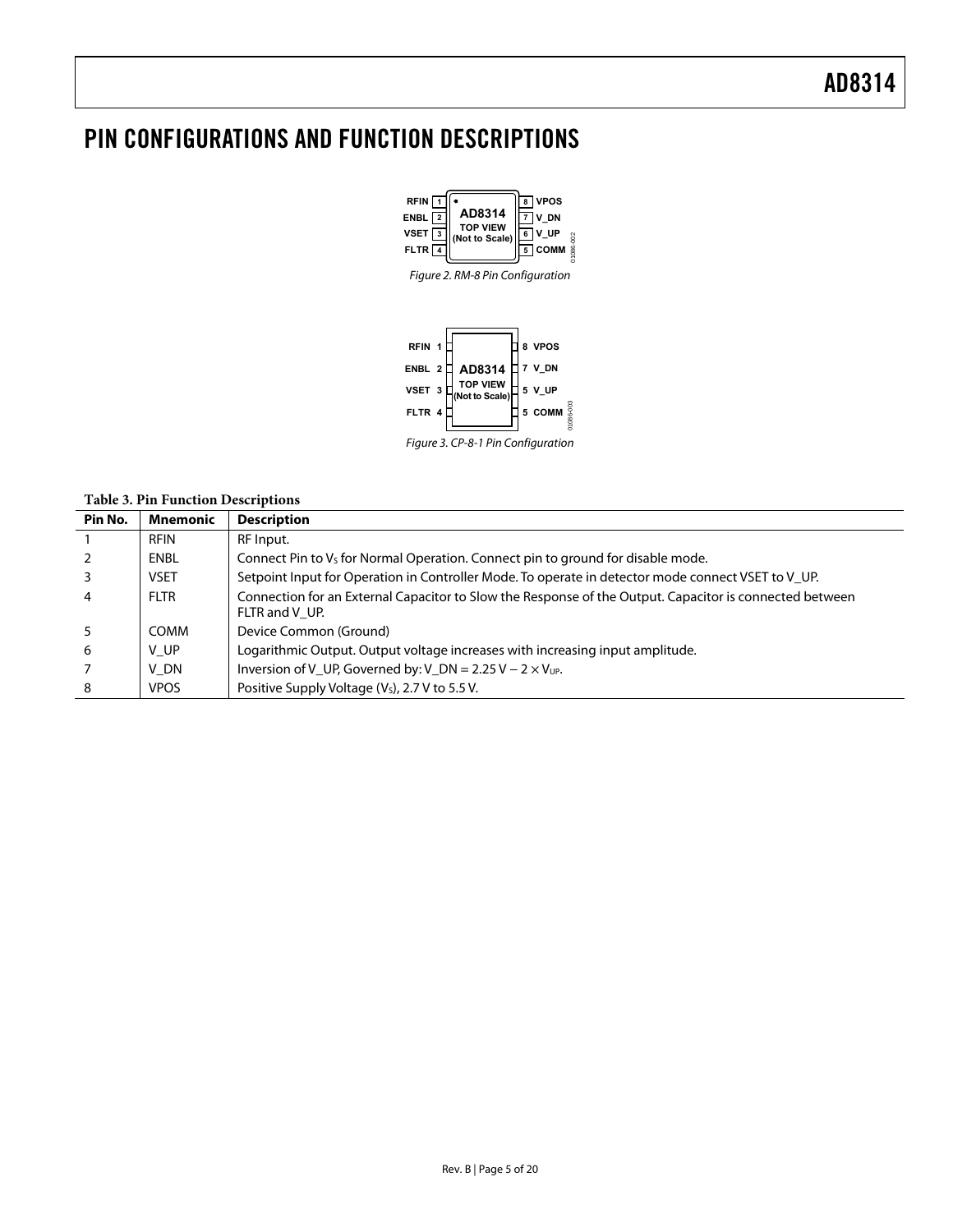<span id="page-6-1"></span><span id="page-6-0"></span>

<span id="page-6-3"></span><span id="page-6-2"></span>Figure 6. V<sub>UP</sub> and Log Conformance vs. Input Amplitude at 0.9 GHz; −40°C, +25°C, and +85°C



Rev. B | Page 6 of 20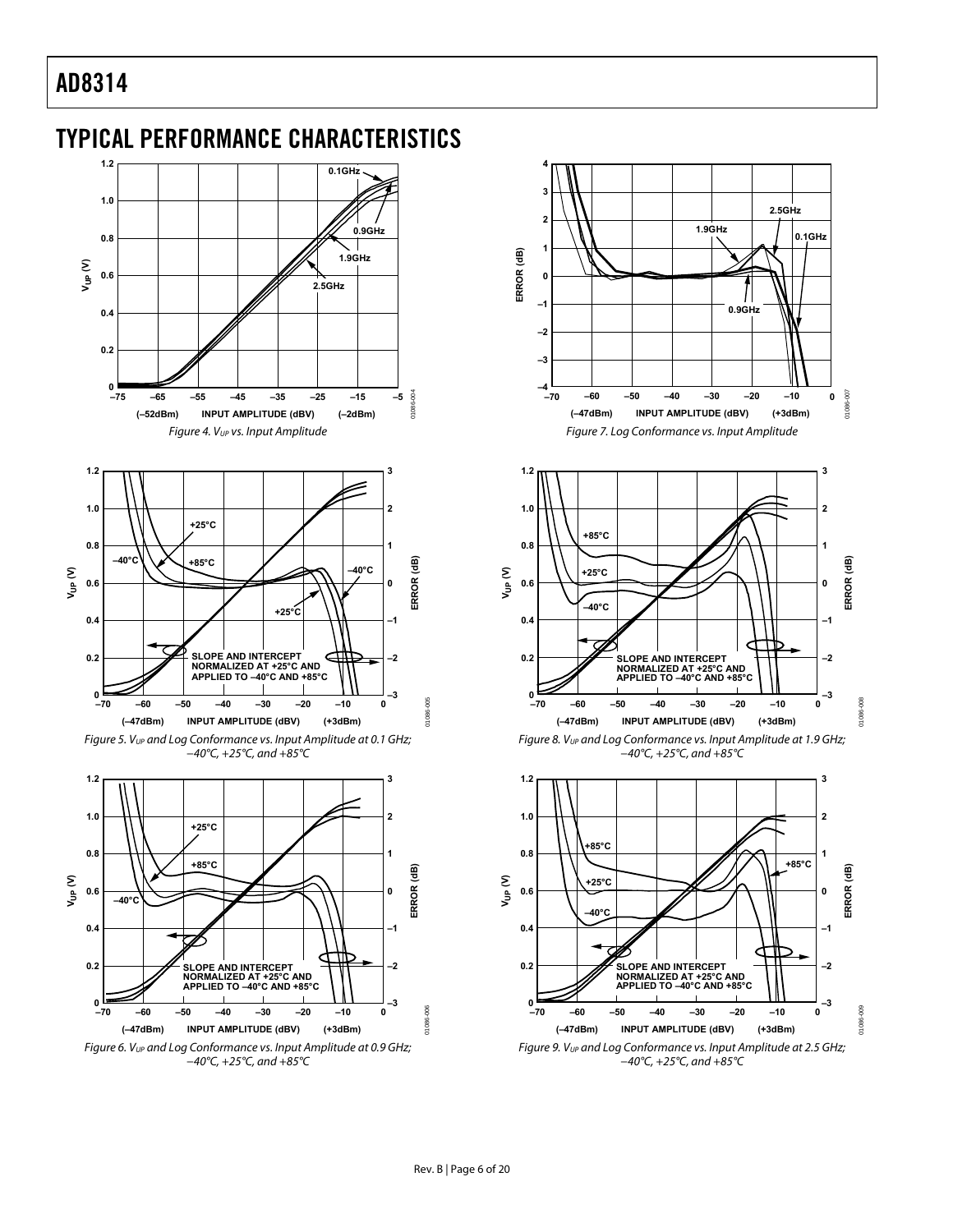<span id="page-7-2"></span><span id="page-7-1"></span><span id="page-7-0"></span>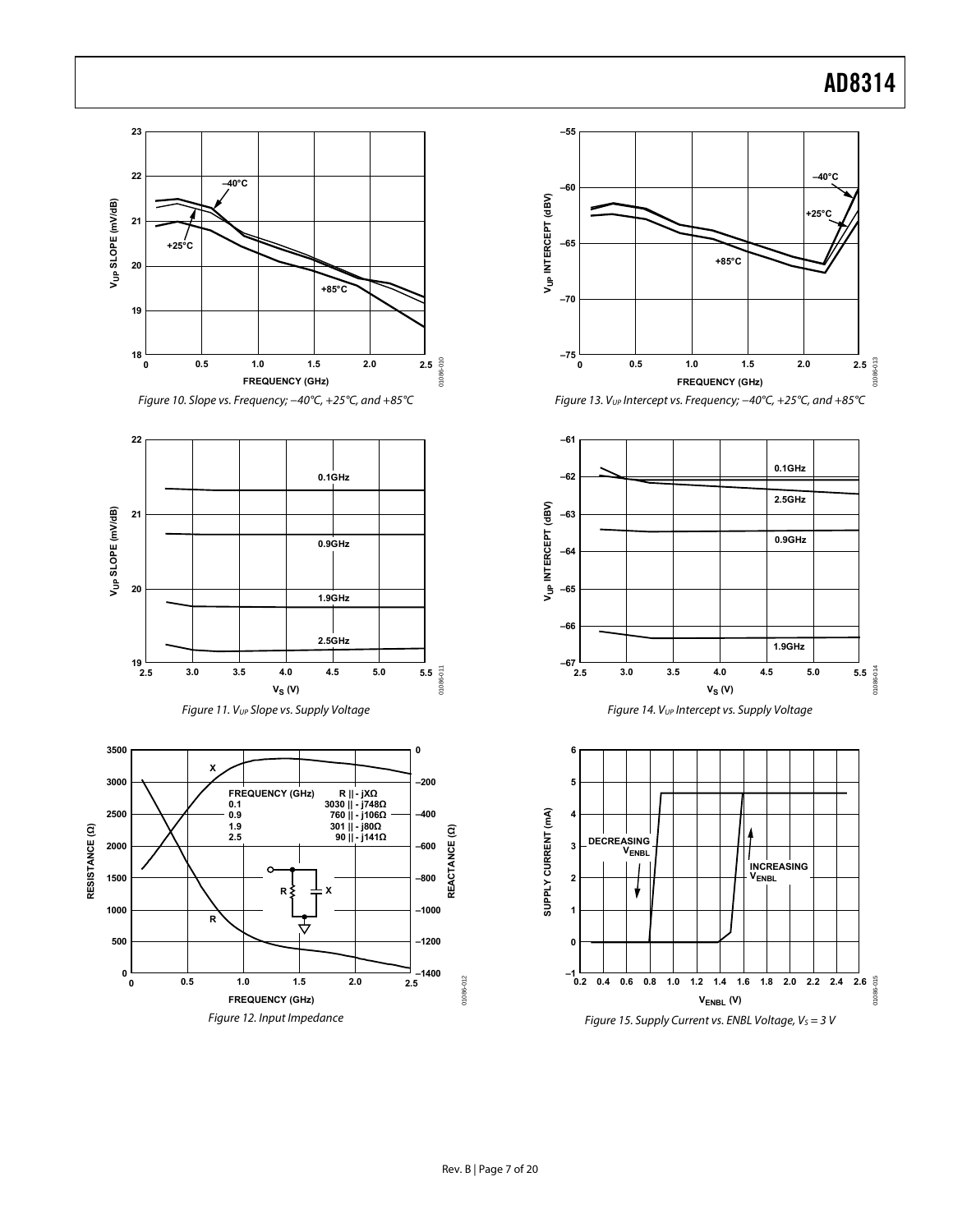

Figure 16. ENBL Response Time

<span id="page-8-0"></span>

Figure 17. Test Setup for ENBL Response Time







Figure 19. V<sub>UP</sub> and V<sub>DN</sub> Response Time, -40 dBm to 0 dBm



Figure 20. Text Setup for Pulse Response

01086-020



Figure 21. V<sub>DN</sub> Noise Spectral Density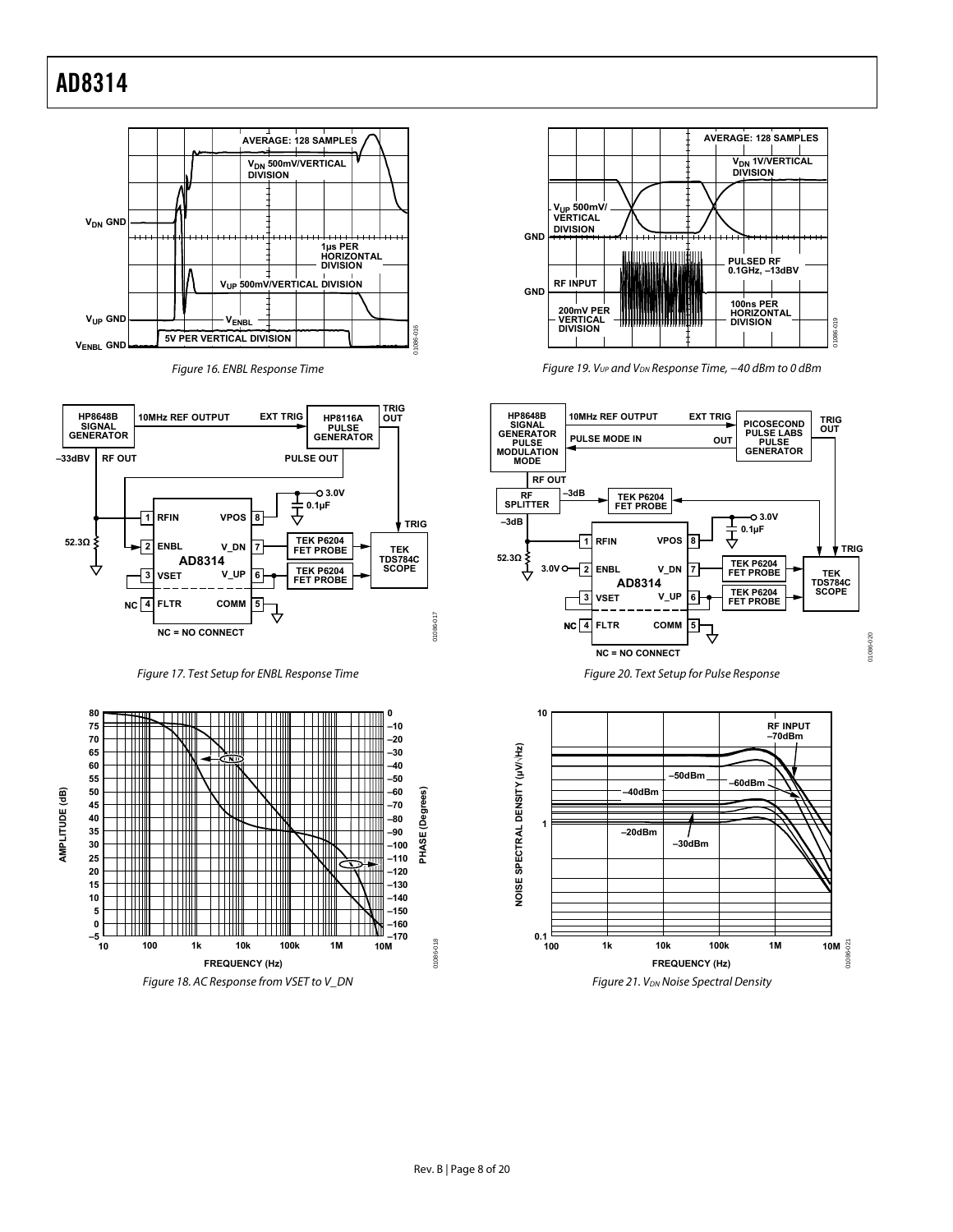<span id="page-9-0"></span>

Figure 22. Maximum V<sub>DN</sub> Voltage vs. V<sub>S</sub> by Load Current

<span id="page-9-1"></span>

Figure 23. Power-On and Power-Off Response, Measurement Mode

<span id="page-9-2"></span>

Figure 24. Test Setup for Power-On and Power-Off Response



Figure 25. Maximum V<sub>DN</sub> Voltage vs. V<sub>s</sub> with 3 mA Load



Figure 26. Power-On Response, V<sub>DN</sub>, Controller Mode with VSET Held Low



Figure 27. Test Setup for Power-On Response at V\_DN Output, Controller Mode with VSET Pin Held Low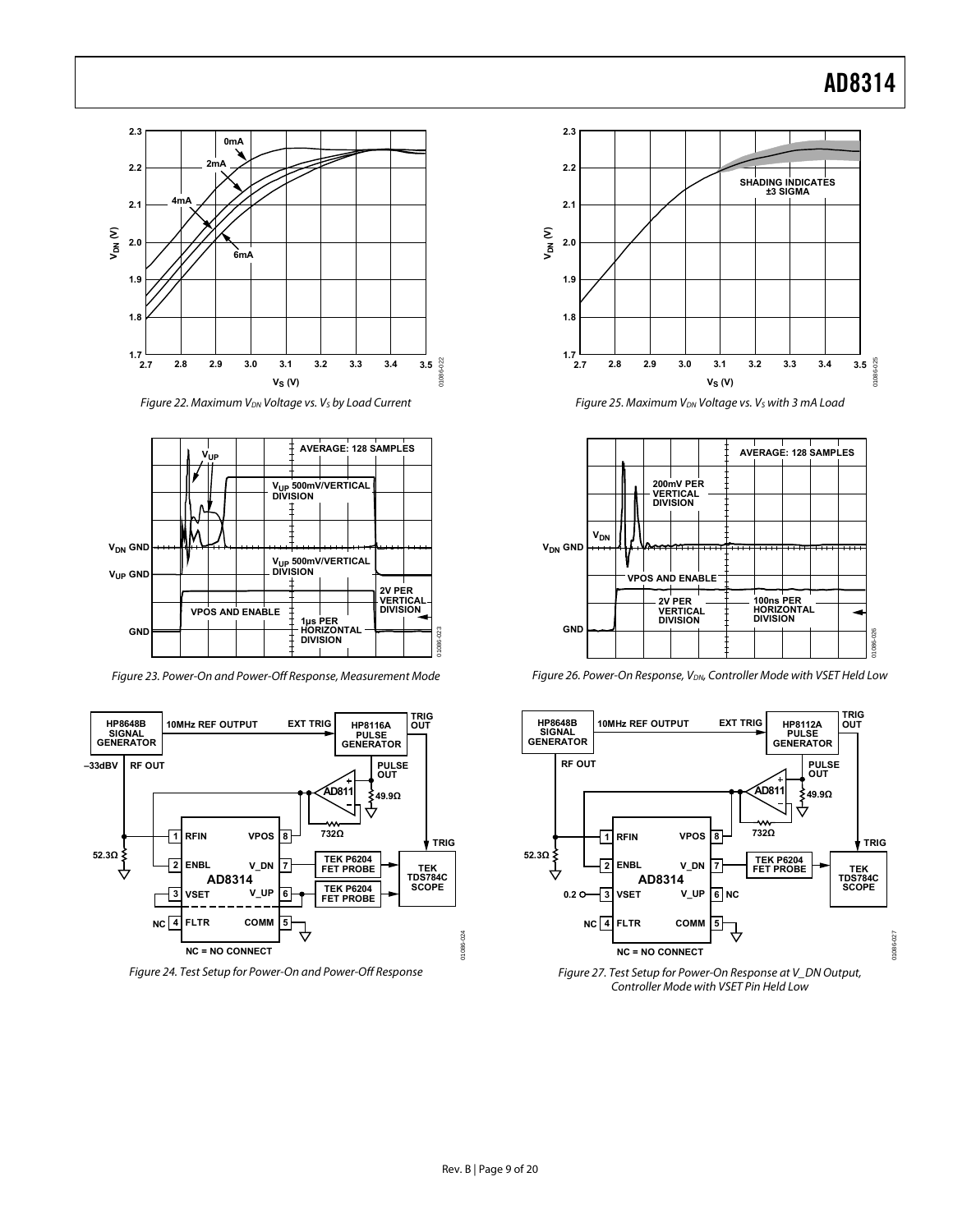# <span id="page-10-0"></span>THEORY OF OPERATION

The AD8314 is a logarithmic amplifier (log amp) similar in design to the AD8313; further details about the structure and function can be found in the [AD8313](http://www.analog.com/en/prod/0%2C2877%2CAD8313%2C00.html) data sheet and other log amps produced by ADI. [Figure 28](#page-10-1) shows the main features of the AD8314 in block schematic form.

The AD8314 combines two key functions needed for the measurement of signal level over a moderately wide dynamic range. First, it provides the amplification needed to respond to small signals, in a chain of four amplifier/limiter cells, each having a small signal gain of 10 dB and a bandwidth of approximately 3.5 GHz. At the output of each of these amplifier stages is a full-wave rectifier, essentially a square-law detector cell, that converts the RF signal voltages to a fluctuating current having an average value that increases with signal level. A further passive detector stage is added prior to the first stage. Therefore, there are five detectors, each separated by 10 dB, spanning some 50 dB of dynamic range. The overall accuracy at the extremes of this total range, viewed as the deviation from an ideal logarithmic response, that is, the law-conformance error, can be judged by reference to [Figure 7,](#page-6-1) which shows that errors across the central 40 dB are moderate. [Figure 5,](#page-6-2) [Figure 6](#page-6-3), [Figure 8](#page-6-2) through [Figure 11](#page-7-0), [Figure 13](#page-7-1), and [Figure 14](#page-7-0) show how the conformance to an ideal logarithmic function varies with supply voltage, temperature, and frequency.

The output of these detector cells is in the form of a differential current, making their summation a simple matter. It can easily be shown that such summation closely approximates a logarithmic function. This result is then converted to a voltage, at Pin V\_UP, through a high-gain stage. In measurement modes, this output is connected back to a voltage-to-current (V-I) stage, in such a manner that V\_UP is a logarithmic measure of the RF input voltage, with a slope and intercept controlled by the design. For a fixed termination resistance at the input of the AD8314, a given voltage corresponds to a certain power level.

However, in using this part, it must be understood that log amps do not fundamentally respond to power. It is for this reason the dBV is used (decibels above 1 V rms) rather than the commonly used metric of dBm. While the dBV scaling is fixed, independent of termination impedance, the corresponding power level is not. For example, 224 mV rms is always −13 dBV (with one further condition of an assumed sinusoidal waveform; see the [Applications](#page-12-0) section for more information on the effect of waveform on logarithmic intercept), and it corresponds to a power of 0 dBm when the net impedance at the input is 50  $Ω$ . When this impedance is altered to 200  $\Omega$ , the same voltage clearly represents a power level that is four times smaller  $(P = V^2/R)$ , that is, –6 dBm. Note that dBV can be converted to dBm for the special case of a 50  $\Omega$  system by simply adding 13 dB (0 dBV is equivalent to +13 dBm).

Therefore, the external termination added prior to the AD8314 determines the effective power scaling. This often takes the form of a simple resistor (52.3  $\Omega$  provides a net 50  $\Omega$  input), but more elaborate matching networks can be used. This impedance determines the logarithmic intercept, the input power for which the output would cross the baseline  $(V_V - UP)$ zero) if the function were continuous for all values of input. Because this is never the case for a practical log amp, the intercept refers to the value obtained by the minimum-error straight-line fit to the actual graph of V\_UP vs. PIN (more generally,  $V_{\text{IN}}$ ). Again, keep in mind that the quoted values assume a sinusoidal (CW) signal. Where there is complex modulation, as in CDMA, the calibration of the power response needs to be adjusted accordingly. Where a true power (waveformindependent) response is needed, the use of an rms-responding detector, such as the [AD8361](http://www.analog.com/en/prod/0%2C2877%2CAD8361%2C00.html), should be considered.

<span id="page-10-1"></span>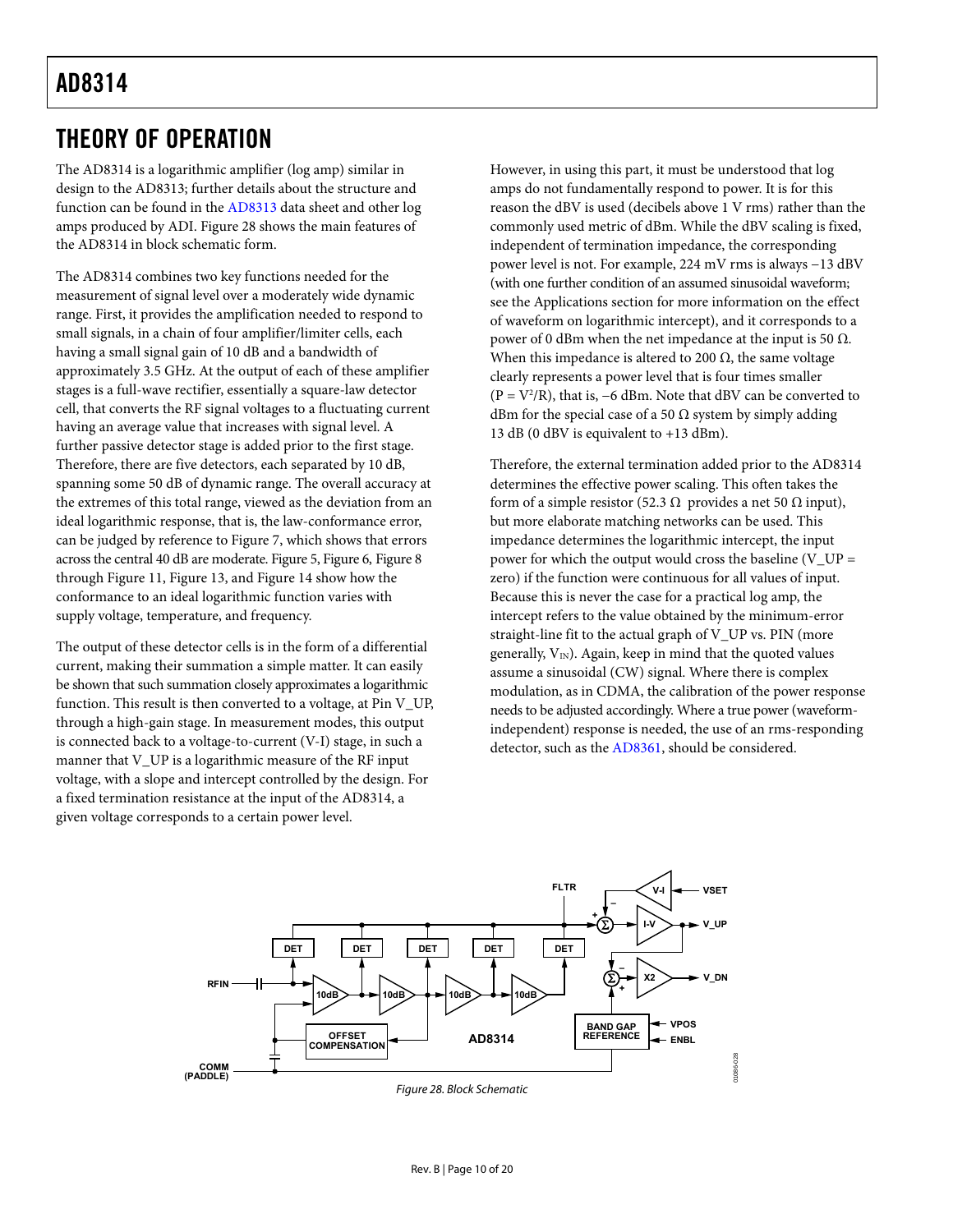|                        |               |          |                 |     | ±1 dB Dynamic Range <sup>1</sup> (dBV) |     |                  |     |
|------------------------|---------------|----------|-----------------|-----|----------------------------------------|-----|------------------|-----|
|                        | Slope (mV/dB) |          | Intercept (dBV) |     | <b>High Point</b>                      |     | <b>Low Point</b> |     |
| <b>Frequency (GHz)</b> |               | $\sigma$ |                 | σ   |                                        | σ   | μ                | σ   |
| 0.1                    | 21.3          | 0.4      | $-62.2$         | 0.4 | $-11.8$                                | 0.3 | $-59$            | 0.5 |
| 0.9                    | 20.7          | 0.4      | $-63.6$         | 0.4 | $-13.8$                                | 0.3 | $-61.4$          | 0.4 |
| 1.9                    | 19.7          | 0.4      | $-66.3$         | 0.4 | $-19$                                  | 0.7 | $-64$            | 0.6 |
| 2.5                    | 19.2          | 0.4      | $-62.1$         | 0.7 | $-16.4$                                | 1.7 | $-61$            | 1.3 |

<span id="page-11-1"></span><span id="page-11-0"></span>**Table 4. Typical Specifications at Selected Frequencies at 25°C (Mean and Σ)** 

1 Refer t[o Figure 32.](#page-12-2) 

However, the logarithmic slope, the amount by which the output V\_UP changes for each decibel of input change (voltage or power) is, in principle, independent of waveform or termination impedance. In practice, it usually falls off somewhat at higher frequencies, due to the declining gain of the amplifier stages and other effects in the detector cells. For the AD8314, the slope at low frequencies is nominally 21.3 mV/dB, falling almost linearly with frequency to about 19.2 mV/dB at 2.5 GHz. These values are sensibly independent of temperature (see [Figure 10](#page-7-1)) and almost totally unaffected by the supply voltage from 2.7 V to 5.5 V (see [Figure 11\)](#page-7-0).

### <span id="page-11-2"></span>**INVERTED OUTPUT**

The second provision is the inclusion of an inverting amplifier to the output, for use in controller applications. Most power amplifiers require a gain-control bias that must decrease from a large positive value toward ground level as the power output is required to decrease. This control voltage, which appears at Pin V\_DN, is not only of the opposite polarity to V\_UP, but also needs to have an offset added to determine its most positive value when the power level (assumed to be monitored through a directional coupler at the output of the PA) is minimal.

<span id="page-11-3"></span>The starting value of V\_DN is nominally 2.25 V, and it falls on a slope of twice that of V\_UP; in other words,−43 mV/dB. [Figure 29](#page-11-2) shows how this is achieved: the reference voltage that determines the maximum output is derived from the on-chip voltage reference and is substantially independent of the supply voltage or temperature. However, the full output cannot be attained for supply voltages under 3.3 V; [Figure 22](#page-9-1) shows this dependency. The relationship between V\_UP and V\_DN is shown in [Figure 30.](#page-11-3)





Figure 30. Showing V\_UP and V\_DN Relationship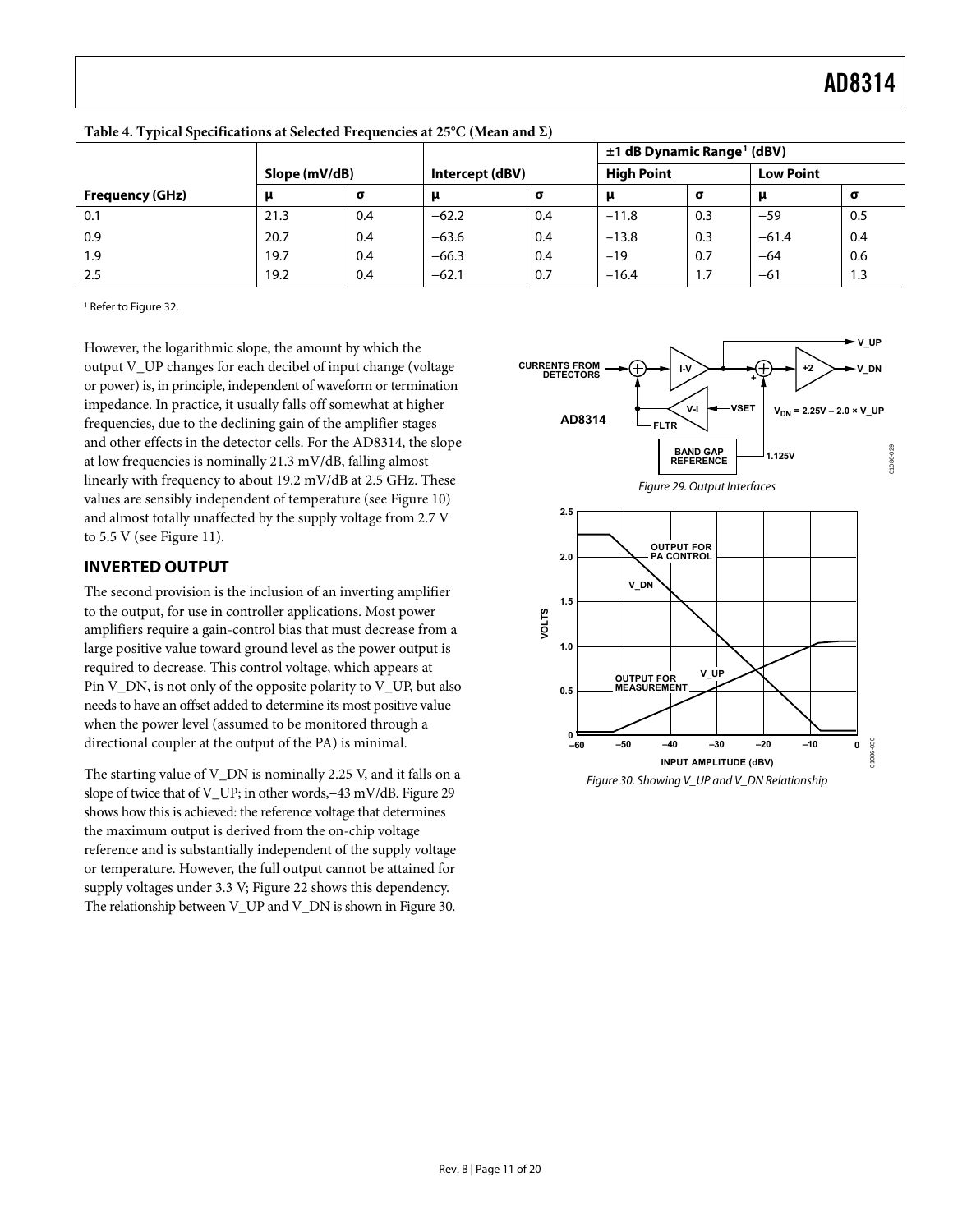# <span id="page-12-2"></span><span id="page-12-1"></span><span id="page-12-0"></span>APPLICATIONS **BASIC CONNECTIONS**

[Figure 31](#page-12-3) shows connections for the basic measurement mode. A supply voltage of 2.7 V to 5.5 V is required. The supply to the VPOS pin should be decoupled with a low inductance 0.1 μF surface-mount ceramic capacitor. A series resistor of about 10  $\Omega$ can be added; this resistor slightly reduces the supply voltage to the AD8314 (maximum current into the VPOS pin is approximately 9 mA when V\_DN is delivering 5 mA). Its use should be avoided in applications where the power supply voltage is very low (that is, 2.7 V). A series inductor provides similar power supply filtering with minimal drop in supply voltage.



Figure 31. Basic Connections for Operation in Measurement Mode

<span id="page-12-4"></span><span id="page-12-3"></span>The ENBL pin is here connected to VPOS. The AD8314 can be disabled by pulling this pin to ground when the chip current is reduced to about 20 μA from its normal value of 4.5 mA. The logic threshold is around  $+V<sub>s</sub>/2$  and the enable function occurs in about 1.5 μs. Note, however, further settling time is generally needed at low input levels.

The AD8314 has an internal input coupling capacitor. This eliminates the need for external ac coupling. A broadband input match is achieved in this example by connecting a 52.3  $\Omega$  resistor between RFIN and ground. This resistance combines with the internal input impedance of approximately 3 kΩ to give an overall broadband input resistance of 50 Ω. Several other coupling methods are possible, which are described in the [Input Coupling Options](#page-14-1) section.

The measurement mode is selected by connecting VSET to V\_UP, which establishes a feedback path and sets the logarithmic slope to its nominal value. The peak voltage range of the measurement extends from −58 dBV to −13 dBV at 0.9 GHz, and only slightly less at higher frequencies up to 2.5 GHz. Therefore, using the 50  $\Omega$  termination, the equivalent power range is −45 dBm to 0 dBm. At a slope of 21.5 mV/dB, this would amount to an output span of 967 mV. [Figure 32](#page-12-4) shows the transfer function for V\_UP at a supply voltage of 3 V and input frequency of 0.9 GHz.

V\_DN, which is generally not used when the AD8314 is used in measurement mode, is essentially an inverted version of V\_UP. The voltage on V\_UP and V\_DN are related by

*V<sub>DN</sub>* = 2.25 *V* − 2 *V<sub>UP</sub>* 

While V\_DN can deliver up to 6 mA, the load resistance on V\_UP should not be lower than 10 kΩ in order that the fullscale output of 1 V can be generated with the limited available current of 200 μA maximum. [Figure 32](#page-12-4) shows the logarithmic conformance under the same conditions.



### **TRANSFER FUNCTION IN TERMS OF SLOPE AND INTERCEPT**

The transfer function of the AD8314 is characterized in terms of its slope and intercept. The logarithmic slope is defined as the change in the RSSI output voltage for a 1 dB change at the input. For the AD8314, slope is nominally 21.5 mV/dB. Therefore, a 10 dB change at the input results in a change at the output of approximately 215 mV. Log conformance plot, [Figure 32](#page-12-4), shows the range over which the device maintains its constant slope. The dynamic range can be defined as the range over which the error remains within a certain band, usually  $\pm 1$  dB or  $\pm 3$  dB. In [Figure 32](#page-12-4) for example, the ±1 dB dynamic range is approximately 50 dB (from −13 dBV to −63 dBV).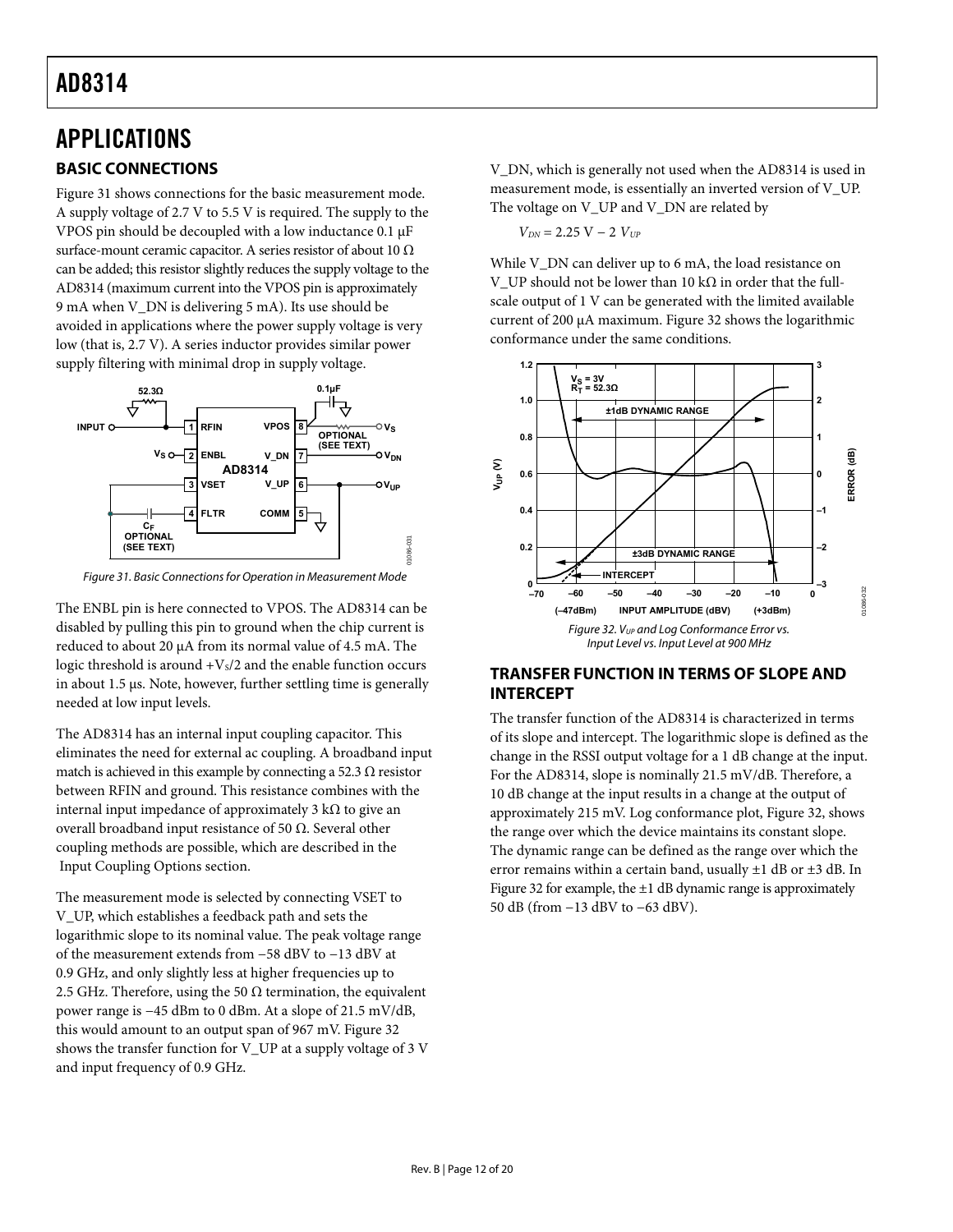<span id="page-13-0"></span>The intercept is the point at which the extrapolated linear response would intersect the horizontal axis (see [Figure 32](#page-12-4)). Using the slope and intercept, the output voltage can be calculated for any input level within the specified input range by

$$
V_{UP} = V_{SLOPE} \times (P_{IN} - P_{O})
$$

where:

*VUP* is the demodulated and filtered RSSI output.

*VSLOPE* is the logarithmic slope, expressed in V/dB.

*PIN* is the input signal, expressed in decibels relative to some reference level (either dBm or dBV in this case).

*PO* is the logarithmic intercept, expressed in decibels relative to the same reference level.

For example, at an input level of −40 dBV (−27 dBm), the output voltage is

 $V_{OUT} = 0.020 \text{ V}/\text{dB} \times [-40 \text{ dBV} - (-63 \text{ dBV})] = 0.46 \text{ V}$ 

#### **dBV VS. dBm**

The most widely used convention in RF systems is to specify power in dBm, that is, decibels above 1 mW in 50  $Ω$ . Specification of log amp input levels in terms of power is strictly a concession to popular convention; they do not respond to power (tacitly power absorbed at the input), but to the input voltage. The use of dBV, defined as decibels with respect to a 1 V rms sine wave, is more precise, although this is still not unambiguous because waveform is also involved in the response of a log amp, which, for a complex input (such as a CDMA signal), does not follow the rms value exactly. Since most users specify RF signals in terms of power (more specifically, in dBm/50  $\Omega$ ), both dBV and dBm are used in specifying the performance of the AD8314 showing equivalent dBm levels for the special case of a 50 Ω environment. Values in dBV are converted to dBm re 50  $\Omega$  by adding 13.

#### <span id="page-13-1"></span>**FILTER CAPACITOR**

<span id="page-13-2"></span>The video bandwidth of both V\_UP and V\_DN is approximately 3.5 MHz. In CW applications where the input frequency is much higher than this, no further filtering of the demodulated signal is required. Where there is a low frequency modulation of the carrier amplitude, however, the low-pass corner must be reduced by the addition of an external filter capacitor,  $C_F$  (see [Figure 31](#page-12-3)). The video bandwidth is related to  $C_F$  by

$$
Video\;Bandwidth = \frac{1}{2\,\pi \times 13\,k\Omega \times (3.5\,\text{pF} + C_F)}
$$

#### **OPERATING IN CONTROLLER MODE**

[Figure 33](#page-13-1) shows the basic connections for operation in the controller mode, and [Figure 34](#page-13-2) shows a block diagram of a typical controller mode application. The feedback from V\_UP to VSET is broken and the desired setpoint voltage is applied to VSET from the controlling source (often this is a DAC).  $V_{DN}$ rails high (2.2 V on a 3.3 V supply, and 1.9 V on a 2.7 V supply) when the applied power is less than the value corresponding to the setpoint voltage. When the input power slightly exceeds this value, V<sub>DN</sub> would, in the absence of the loop via the power amplifier gain pin, decrease rapidly toward ground. In the closed loop, however, the reduction in  $V_{DN}$  causes the power amplifier to reduce its output. This restores a balance between the actual power level sensed at the input of the AD8314 and the demanded value determined by the setpoint. This assumes that the gain control sense of the variable gain element is positive, that is, an increasing voltage from V\_DN tends to increase gain. The output swing and current sourcing capability of V\_DN are shown in [Figure 22](#page-9-1) and [Figure 25](#page-9-1).







Figure 34. Typical Controller Mode Application

The relationship between the input level and the setpoint voltage follows from the nominal transfer function of the device (VUP vs. input amplitude, see [Figure 4](#page-6-1)). For example, a voltage of 1 V on VSET demands a power level of 0 dBm at RFIN. The corresponding power level at the output of the power amplifier is greater than this amount due to the attenuation through the directional coupler.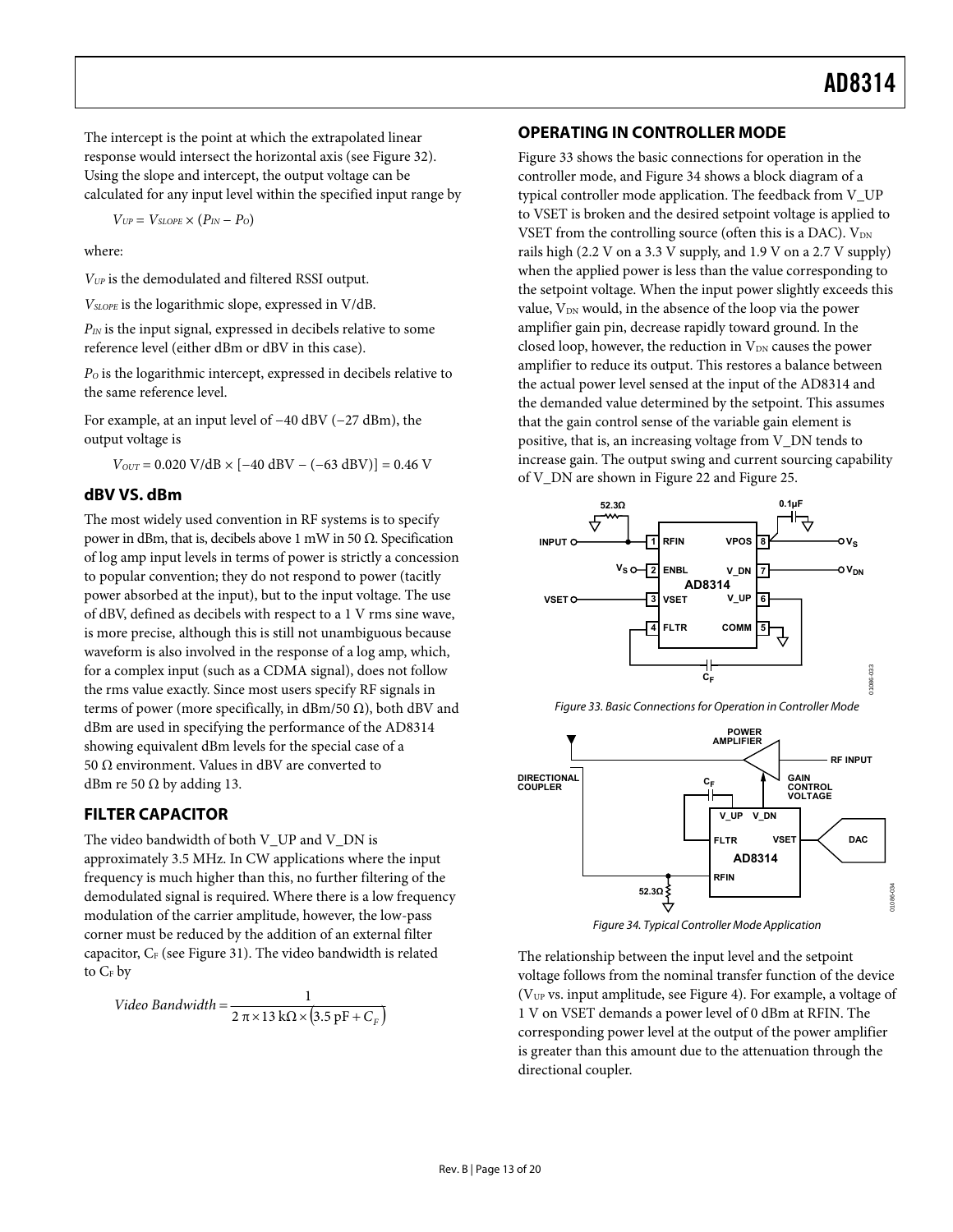<span id="page-14-0"></span>When connected in a PA control loop, as shown in [Figure 34](#page-13-2), the voltage  $V_{UP}$  is not explicitly used but is implicated in again setting up the required averaging time, by choice of  $C_F$ . However, now the effective loop response time is a much more complicated function of the PA's gain-control characteristics, which are very nonlinear. A complete solution requires specific knowledge of the power amplifier.

The transient response of this control loop is determined by the filter capacitor,  $C_F$ . When this is large, the loop is unconditionally stable (by virtue of the dominant pole generated by this capacitor), but the response is sluggish. The minimum value ensuring stability should be used, requiring full attention to the particulars of the power amplifier control function. Because this is invariably nonlinear, the choice must be made for the worstcase condition, which usually corresponds to the smallest output from the PA, where the gain function is steepest. In practice, an improvement in loop dynamics can often be achieved by adding a response zero, formed by a resistor in series with  $C_F$ .

## **POWER-ON AND ENABLE GLITCH**

As previously mentioned, the AD8314 can be put into a low power mode by pulling the ENBL pin to ground. This reduces the quiescent current from 4.5 mA to 20 μA. Alternatively, the supply can be turned off to eliminate the quiescent current. [Figure 16](#page-8-0) and [Figure 26](#page-9-2) show the behavior of the V\_DN output under these two conditions (in [Figure 26](#page-9-2), ENBL is tied to VPOS). The glitch that results in both cases can be reduced by loading the V\_DN output.

# <span id="page-14-1"></span>**INPUT COUPLING OPTIONS**

<span id="page-14-2"></span>The internal 5 pF coupling capacitor of the AD8314, along with the low frequency input impedance of 3 kΩ, gives a high-pass input corner frequency of approximately 16 MHz. This sets the minimum operating frequency. [Figure 35](#page-14-2) through [Figure 37](#page-14-3) show three options for input coupling. A broadband resistive match can be implemented by connecting a shunt resistor to ground at RFIN (see [Figure 35](#page-14-2)). This 52.3  $\Omega$  resistor (other values can also be used to select different overall input impedances) combines with the input impedance of the AD8314 (3 kΩ||2 pF) to give a broadband input impedance of 50  $Ω$ . While the input resistance and capacitance (CIN and RIN) varies by approximately ±20% from device to device, the dominance of the external shunt resistor means that the variation in the overall input impedance is close to the tolerance of the external resistor.

<span id="page-14-4"></span><span id="page-14-3"></span>At frequencies above 2 GHz, the input impedance drops below 250  $\Omega$  (see [Figure 12\)](#page-7-2), so it is appropriate to use a larger value shunt resistor. This value is calculated by plotting the input impedance (resistance and capacitance) on a Smith Chart and choosing the best value shunt resistor to bring the input impedance closest to the center of the chart. At 2.5 GHz, a shunt resistor of 165  $Ω$  is recommended.

A reactive match can also be implemented as shown in [Figure 36](#page-14-4). This is not recommended at low frequencies as device tolerances dramatically varies the quality of the match because of the large input resistance. For low frequencies, [Figure 35](#page-14-2) or [Figure 37](#page-14-3) is recommended.

In [Figure 36,](#page-14-4) the matching components are drawn as general reactances. Depending on the frequency, the input impedance at that frequency, and the availability of standard value components, either a capacitor or an inductor is used. As in the previous case, the input impedance at a particular frequency is plotted on a Smith Chart and matching components are chosen (shunt or Series L, shunt or Series C) to move the impedance to the center of the chart. [Table 5](#page-15-1) gives standard component values for some popular frequencies. Matching components for other frequencies can be calculated using the input resistance and reactance data over frequency, which is given in [Figure 12.](#page-7-2) Note that the reactance is plotted as though it appears in parallel with the input impedance (which it does because the reactance is primarily due to input capacitance).

The impedance matching characteristics of a reactive matching network provide voltage gain ahead of the AD8314; this increases the device sensitivity (see [Table 5](#page-15-1)). The voltage gain is calculated by

$$
Voltage Gain_{dB} = 20 log_{10} \sqrt{\frac{R2}{R1}}
$$

where *R2* is the input impedance of the AD8314, and *R1* is the source impedance to which the AD8314 is being matched. Note that this gain is only achieved for a perfect match. Component tolerances and the use of standard values tend to reduce gain.



Figure 37. Series Attenuation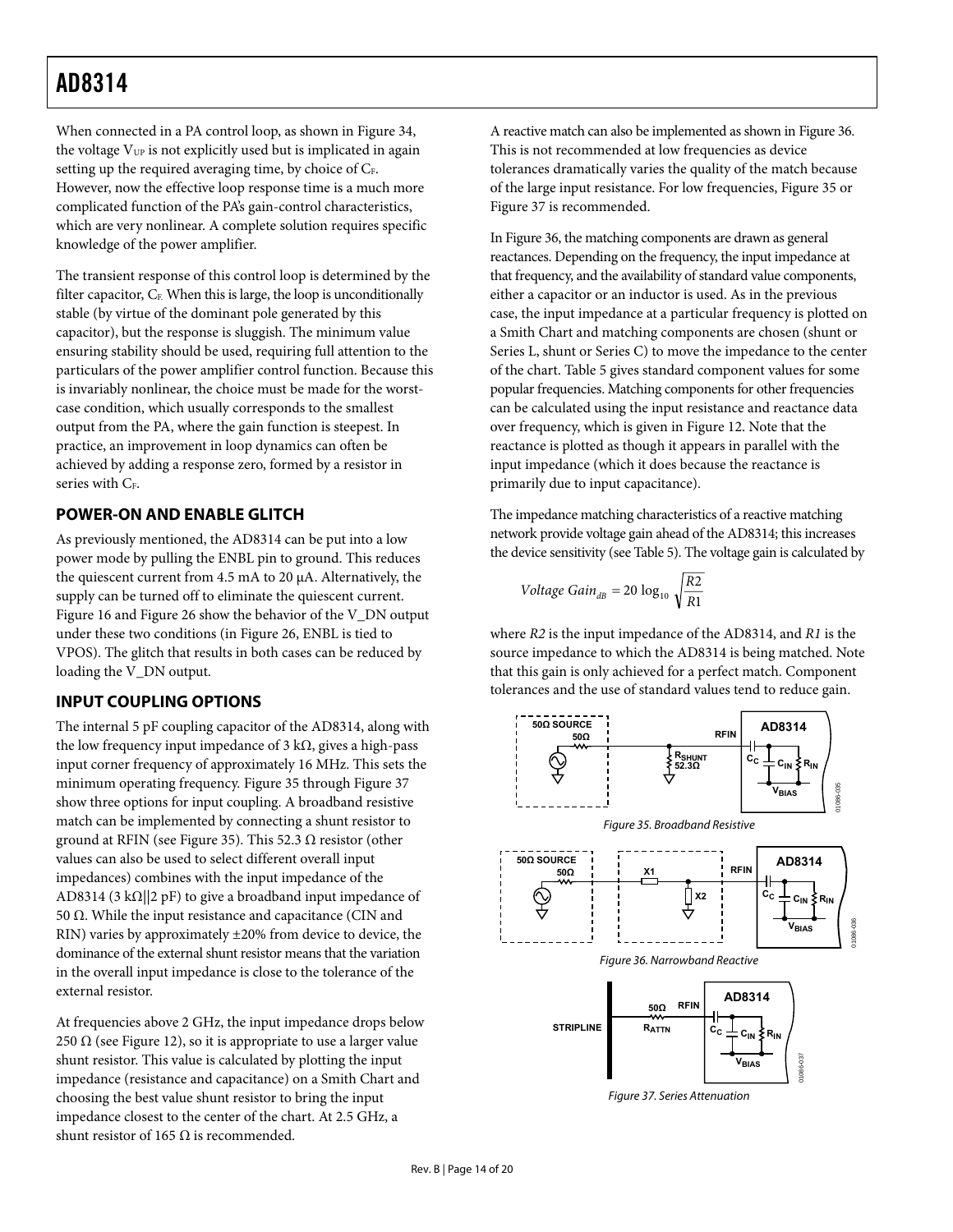<span id="page-15-0"></span>[Figure 37](#page-14-3) shows a third method for coupling the input signal into the AD8314, applicable in applications where the input signal is larger than the input range of the log amp. A series resistor, connected to the RF source, combines with the input impedance of the AD8314 to resistively divide the input signal being applied to the input. This has the advantage of very little power being tapped off in RF power transmission applications.

<span id="page-15-1"></span>

| Table 9. AT and A2 Recommended Components in Figure 90 |          |               |                          |  |  |  |  |  |
|--------------------------------------------------------|----------|---------------|--------------------------|--|--|--|--|--|
| <b>Frequency (GHz)</b>                                 | Χ1       | <b>X2</b>     | <b>Voltage Gain (dB)</b> |  |  |  |  |  |
| 0.1                                                    | Short    | 52.3 $\Omega$ |                          |  |  |  |  |  |
| 0.9                                                    | 33 nH    | 39 nH         | 11.8                     |  |  |  |  |  |
| 1.9                                                    | 10nH     | $15$ nH       | 7.8                      |  |  |  |  |  |
| 2.5                                                    | $1.5$ pF | $3.9$ nH      | 2.55                     |  |  |  |  |  |

| Table 5. X1 and X2 Recommended Components in Figure 36 |  |  |  |
|--------------------------------------------------------|--|--|--|
|                                                        |  |  |  |

### <span id="page-15-4"></span>**INCREASING THE LOGARITHMIC SLOPE IN MEASUREMENT MODE**

The nominal logarithmic slope of 21.5 mV/dB (see [Figure 10](#page-7-1) for the variation of slope with frequency) can be increased to an arbitrarily high value by attenuating the signal between V\_UP and VSET, as shown in [Figure 38](#page-15-2). The ratio R1/R2 is set by

$$
R1/R2 = \left(\frac{New Slope}{Original Slope}\right) - 1
$$

<span id="page-15-3"></span>In the example shown, two 5 k $\Omega$  resistors combine to change the slope at 1900 MHz from 20 mV/dB to 40 mV/dB. The slope can be increased to higher levels. This, however, reduces the usable dynamic range of the device.



<span id="page-15-2"></span>Figure 38. Increasing the Output Slope

### **EFFECT OF WAVEFORM TYPE ON INTERCEPT**

Although specified for input levels in dBm (dB relative to 1 mW), the AD8314 fundamentally responds to voltage and not to power. A direct consequence of this characteristic is that input signals of equal rms power but differing crest factors produces different results at the log amp's output.

The effect of differing signal waveforms is to shift the effective value of the intercept upwards or downwards. Graphically, this looks like a vertical shift in the log amp's transfer function. The logarithmic slope, however, is not affected. For example, consider the case of the AD8314 being alternately fed by an unmodulated sine wave and by a single CDMA channel of the same rms power. The AD8314's output voltage differs by the equivalent of 3.55 dB (70 mV) over the complete dynamic range of the device (the output for a CDMA input being lower).

[Table 6](#page-15-3) shows the correction factors that should be applied to measure the rms signal strength of various signal types. A sine wave input is used as a reference. To measure the rms power of a square wave, for example, the mV equivalent of the dB value given in the table (20 mV/dB times 3.01 dB) should be subtracted from the output voltage of the AD8314.

#### **Table 6. Shift in AD8314 Output for Signals with Differing Crest Factors**

| <b>Signal Type</b>                         | Correction<br><b>Factor (Add</b><br>to Measured<br>Input Level) |
|--------------------------------------------|-----------------------------------------------------------------|
| Sine Wave                                  | 0 <sub>d</sub> B                                                |
| Square Wave                                | $-3.01$ dB                                                      |
| <b>GSM Channel (All Time Slots On)</b>     | $+0.55$ dB                                                      |
| CDMA Channel (Forward Link, 9 Channels On) | $+3.55$ dB                                                      |
| CDMA Channel (Reverse Link)                | $+0.5$ dB                                                       |
| PDC Channel (All Time Slots On)            | $+0.58$ dB                                                      |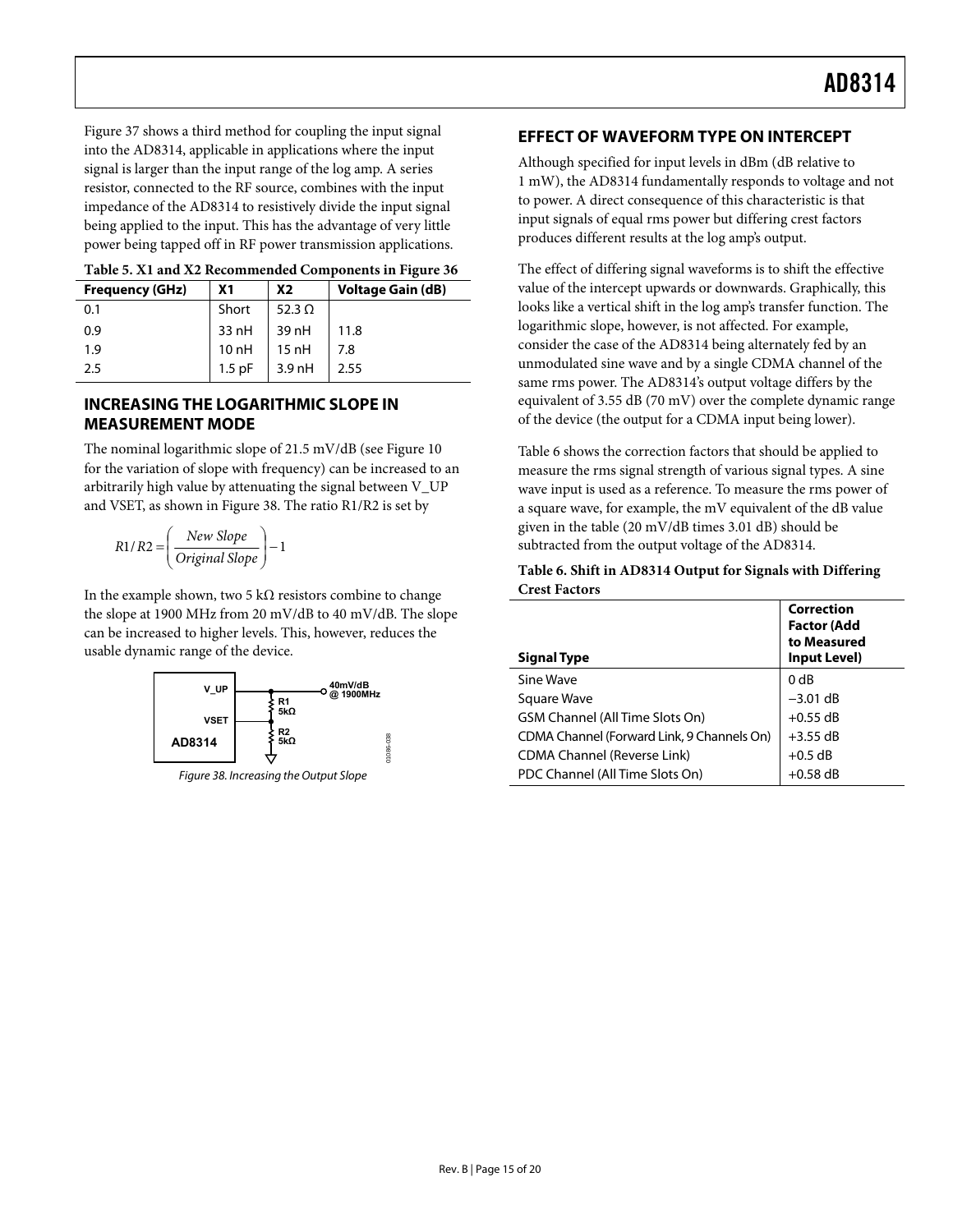### <span id="page-16-0"></span>**MOBILE HANDSET POWER CONTROL EXAMPLES**

[Figure 39](#page-16-1) shows a complete power amplifier control circuit for a dual mode handset. This circuit is applicable to any dual mode handset using TDMA or CDMA technologies. The PF08107B (Hitachi) is driven by a nominal power level of 3 dBm. Some of the output power from the PA is coupled off using an LDC15D190A0007A (Murata) directional coupler. This has a coupling factor of approximately 19 dB for its lower frequency band (897.5 MHz  $\pm$  17.5 MHz) and 14 dB for its upper band  $(1747.5 \text{ MHz} \pm 37.5 \text{ MHz})$  and an insertion loss of 0.38 dB and 0.45 dB, respectively. Because the PF08107B transmits a maximum power level of 35 dBm, additional attenuation of 15 dB is required before the coupled signal is applied to the AD8314.



<span id="page-16-1"></span>Figure 39. A Dual Mode Power Amplifier Control Circuit

The setpoint voltage, in the 0 V to 1.1 V range, is applied to the VSET pin of the AD8314. This is typically supplied by a DAC. This voltage is compared to the input level of the AD8314. Any imbalance between VSET and the RF input level is corrected by V\_DN, which drives the VAPC (gain control) of the power amplifier. V\_DN reaches a maximum value of approximately 1.9 V on a 2.7 V supply (this is higher for higher supply voltages) while delivering approximately 3 mA to the VAPC input.

A filter capacitor  $(C_F)$  must be used to stabilize the loop. The choice of  $C_F$  depends to a large degree on the gain control dynamics of the power amplifier, something that is frequently characterized poorly, so some trial and error can be necessary. In this example, a 220 pF capacitor gives the loop sufficient speed to follow the GSM and DCS1800 time slot ramping profiles, while still having a stable, critically damped response.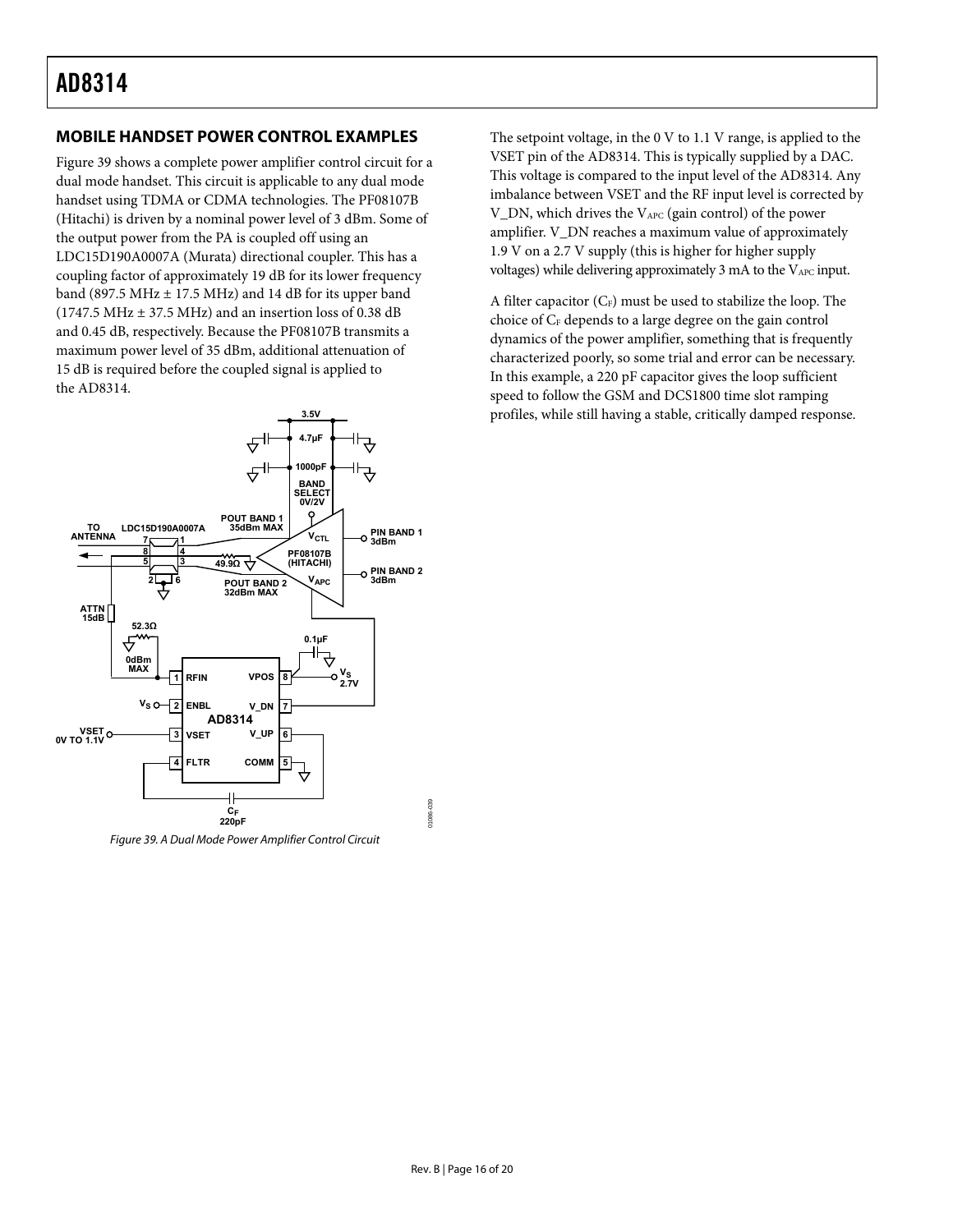01086-041

[Figure 40](#page-17-0) shows the relationship between the setpoint voltage, VSET and output power at 0.9 GHz. The overall gain control function is linear in dB for a dynamic range of over 40 dB.

[Figure 41](#page-17-1) shows a similar circuit for a single band handset power amplifier. The BGY241 (Phillips) is driven by a nominal power level of 0 dBm. A 20 dB directional coupler, DC09-73 (Alpha), is used to couple the signal in this case. [Figure 42](#page-17-2) shows the relationship between the control voltage and the output power at 0.9 GHz.

In both of these examples, noise on the V\_DN pin can be reduced by placing a simple RC low-pass filter between  $V_{DN}$  and the gain control pin of the power amplifier. However, the value of the resistor should be kept low to minimize the voltage drop across it due to the dc current flowing into the gain control input.



<span id="page-17-2"></span><span id="page-17-1"></span><span id="page-17-0"></span>Figure 40. POUT vs. VSET at 0.9 GHz for Dual Mode Handset Power Amplifier Application



Figure 41. A Single Mode Power Amplifier Control Circuit



Figure 42. POUT vs. VSET at 0.9 GHz for Single Mode Handset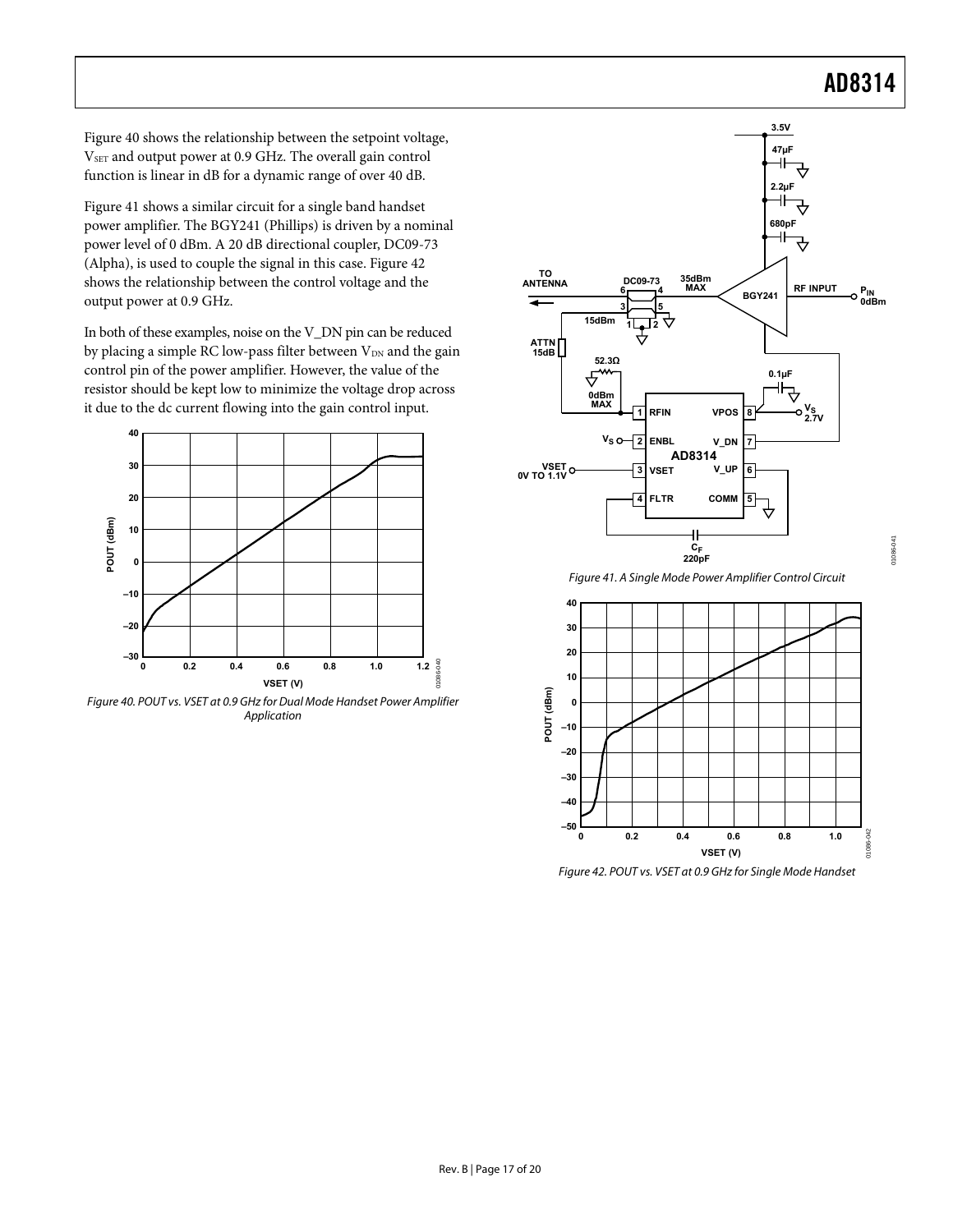### <span id="page-18-0"></span>**OPERATION AT 2.7 GHz**

While the AD8314 is specified to operate at frequencies up to 2.5 GHz, it works at higher frequencies, although it does exhibit slightly higher output voltage temperature drift. [Figure 43](#page-18-1) shows the transfer function of a typical device at 2.7 GHz, at ambient as well as hot and cold temperatures.

[Figure 44](#page-18-1) shows the transfer function of the AD8314 when driven by both an unmodulated sine wave and a 64 QAM signal. As previously discussed, the higher peak-to-average ratio of the 64 QAM signal causes an increase in the intercept.

In this case, the intercept increases by approximately 1.5 dB, causing the overall transfer function to drop by the same amount. For precision operation, the AD8314 should be calibrated for each signal type that is driving it.

### **USING THE LFCSP PACKAGE**

On the underside of the LFCSP package, there is an exposed, compressed paddle. This paddle is internally connected to the chip's ground. While the paddle can be connected to the printed circuit board's ground plane, there is no thermal or electrical requirement to do this.

### **EVALUATION BOARD**

[Figure 45](#page-18-2) shows the schematic of the AD8314 MSOP evaluation board. The layout and silkscreen of the component side are shown in [Figure 46](#page-19-0) and [Figure 47](#page-19-1). An evaluation board is also available for the LFCSP package. (For exact part numbers, see the [Ordering Guide.](#page-20-2)) Apart from the slightly smaller device footprint, the LFCSP evaluation board is identical to the MSOP board. The board is powered by a single supply in the 2.7 V to 5.5 V range. The power supply is decoupled by a single 0.1 μF capacitor. Additional decoupling, in the form of a series resistor or inductor in R9, can also be added. [Table 7](#page-19-2) details the various configuration options of the evaluation board.





<span id="page-18-2"></span><span id="page-18-1"></span>

Figure 45. Evaluation Board Schematic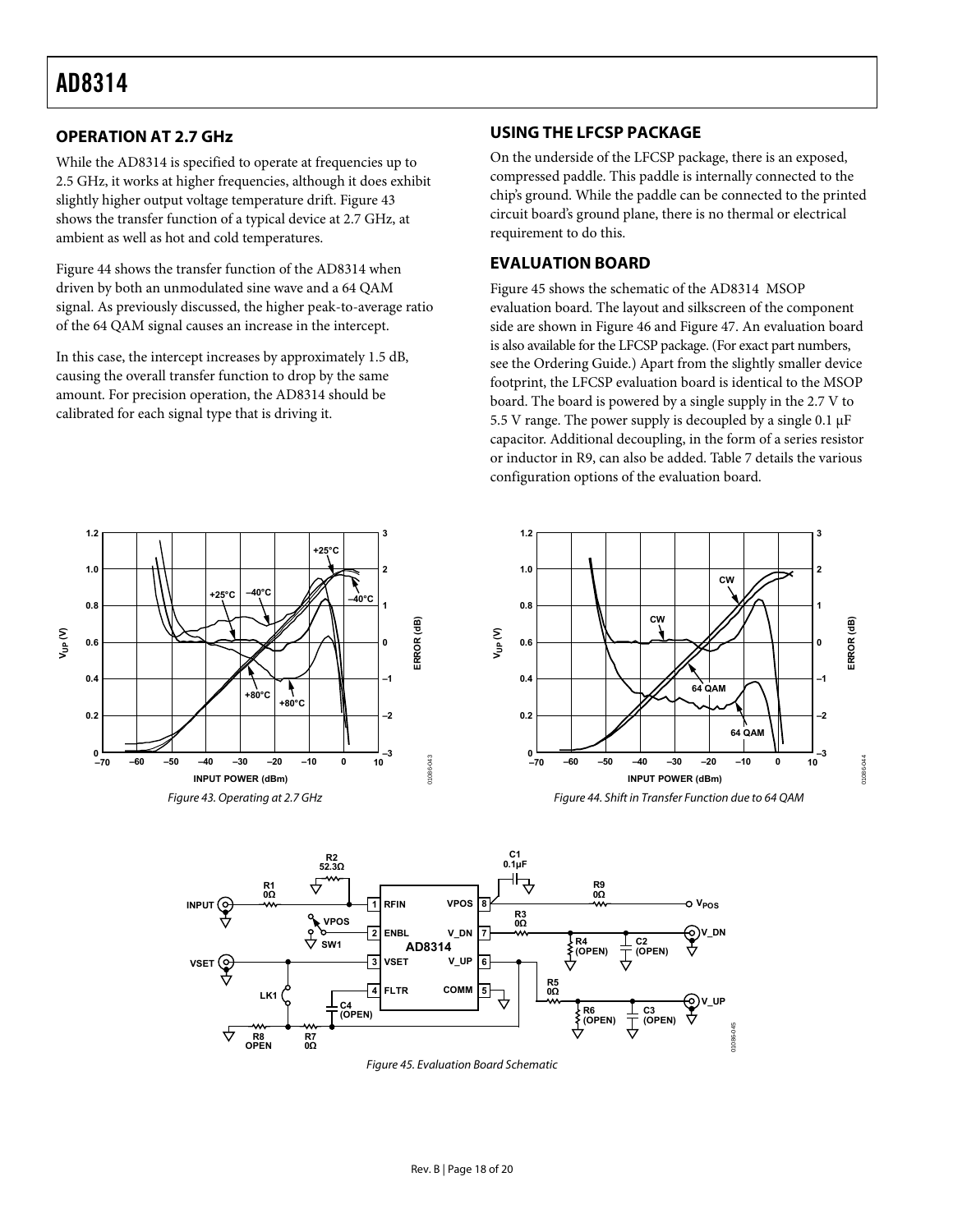

<span id="page-19-1"></span><span id="page-19-0"></span>

|  |  |  | Table 7. Evaluation Board Configuration Options |  |
|--|--|--|-------------------------------------------------|--|
|--|--|--|-------------------------------------------------|--|

<span id="page-19-2"></span>

| <b>Component</b>                | <b>Function</b>                                                                                                                                                                                                                                                                                                                                           | <b>Default Condition</b>                                                        |
|---------------------------------|-----------------------------------------------------------------------------------------------------------------------------------------------------------------------------------------------------------------------------------------------------------------------------------------------------------------------------------------------------------|---------------------------------------------------------------------------------|
| TP1, TP2                        | Supply and Ground Vector Pins.                                                                                                                                                                                                                                                                                                                            | Not Applicable                                                                  |
| SW <sub>1</sub>                 | Device Enable: When in Position A, the ENBL pin is connected to $+V_s$ and the AD8314 is in<br>operating mode. In Position B, the ENBL pin is grounded, putting the device in power-down mode.                                                                                                                                                            | $SW1 = A$                                                                       |
| R <sub>1</sub> , R <sub>2</sub> | Input Interface. The 52.3 $\Omega$ resistor in Position R2 combines with the AD8314's internal input<br>impedance to give a broadband input impedance of around 50 $\Omega$ . A reactive match can be<br>implemented by replacing R2 with an inductor and R1 (0 $\Omega$ ) with a capacitor. Note that the<br>AD8314's RF input is internally ac-coupled. | $R2 = 52.3 \Omega$ (Size 0603)<br>$R1 = 0 \Omega$ (Size 0402)                   |
| R3, R4, C2,<br>R5, R6, C3       | Output Interface. R4, C2, R6, and C3 can be used to check the response of V UP and V DN to<br>capacitive and resistive loading. R3/R4 and R5/R6 can be used to reduce the slope of V_UP<br>and V DN.                                                                                                                                                      | $R4 = C2 = R6 =$<br>$C3 = Open (Size 0603)$<br>$R3 = R5 = 0 \Omega$ (Size 0603) |
| C1, R9                          | Power Supply Decoupling. The nominal supply decoupling consists of a 0.1 $\mu$ F capacitor (C1).<br>A series inductor or small resistor can be placed in R9 for additional decoupling.                                                                                                                                                                    | $C1 = 0.1 \mu F$ (Size 0603)<br>$R9 = 0 \Omega$ (Size 0603)                     |
| C4                              | Filter Capacitor. The response time of V UP and V DN can be modified by placing a capacitor<br>between FILTR and V UP.                                                                                                                                                                                                                                    | $C4 = Open (Size 0603)$                                                         |
| R7, R8                          | Slope Adjust. By installing resistors in R7 and R8, the nominal slope of 20 mV/dB can be<br>increased. See Increasing the Logarithmic Slope in Measurement Mode for more details.                                                                                                                                                                         | $R7 = 0 \Omega$ (Size 0603)<br>$R8 =$ Open (Size 0603)                          |
| LK1                             | Measurement/Controller Mode. LK1 shorts V_UP to VSET, placing the AD8314 in measurement<br>mode. Removing LK1 places the AD8314 in controller mode.                                                                                                                                                                                                       | $LK1 =$ Installed                                                               |